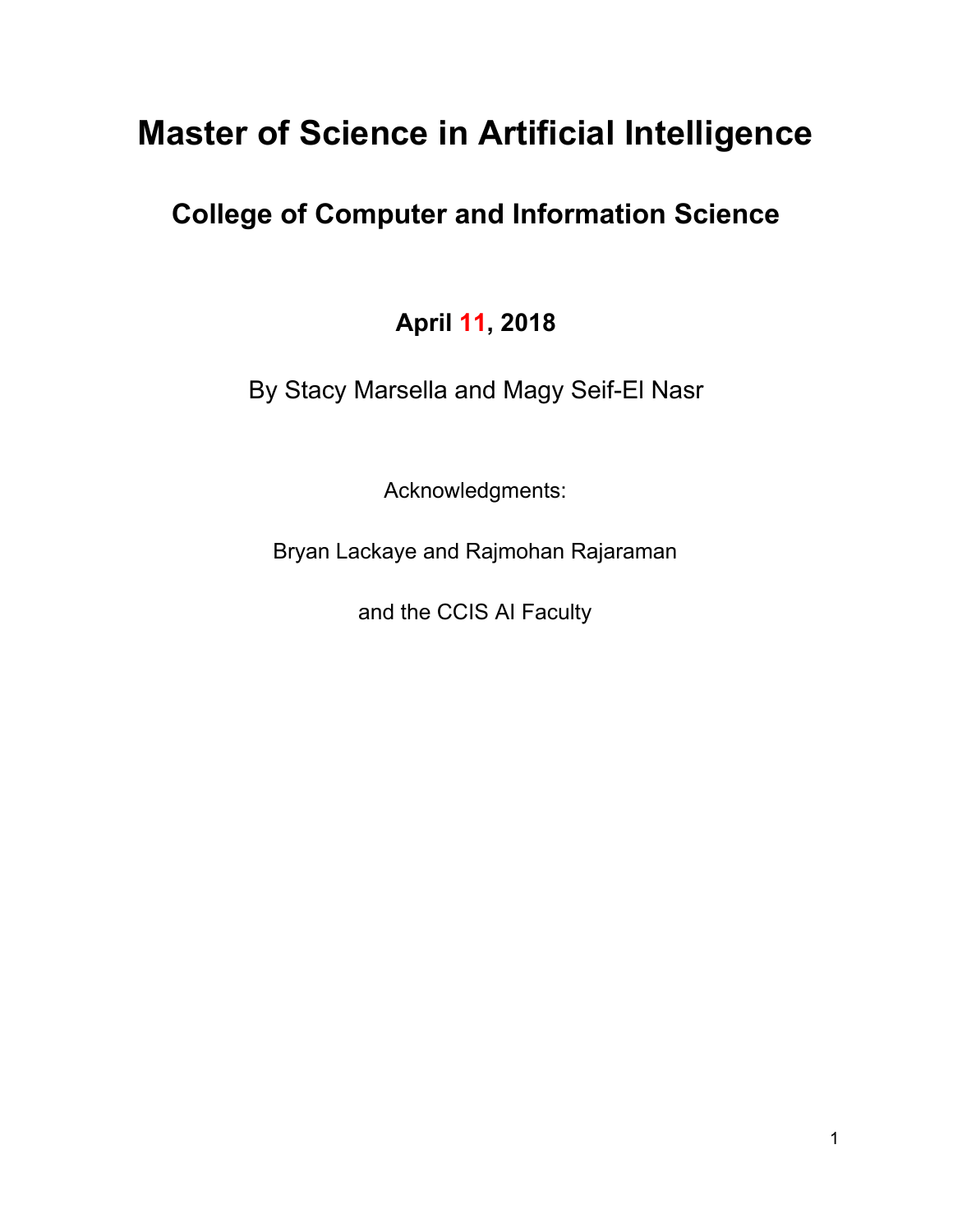#### **1. Introduction**

The College of Computer and Information Science (CCIS) proposes a new Master of Science program in Artificial Intelligence (AI). The proposed program is designed to give students a comprehensive framework for Artificial Intelligence with specialization in one of 5 areas: Vision, Intelligent Interaction, Robotics and Agent-Based Systems, Machine Learning, and Knowledge Management and Reasoning. Students will engage in an extensive core intended to develop depth in all core concepts that build foundation for Artificial Intelligence theory and practice. Students will also be given the opportunity to build on the core knowledge of AI by taking a variety of elective courses selected from colleges throughout campus, to explore key contextual areas or more complex technical applications. Program graduates will be well positioned to attain research and development positions in a rapidly growing field or to progress into doctoral degrees related fields.

The Master of Science in Artificial Intelligence is comprised of eight (8) courses; five (5) core courses, two electives to be chosen from one of 5 specialization areas, and two other electives. The core courses are designed and developed by CCIS faculty. Elective courses consist of graduate courses offered in CCIS and other partner colleges, including CAMD, COE, COS, CSSH, and Law.

#### **2. Why Create a Master of Science in Artificial Intelligence?**

#### **2.1 Market Needs**

Over the last year, there were ~5,500 job postings at the MS level seeking professionals with skills in artificial intelligence and ~29,000 for skills in machine learning, according to Burning Glass' LaborInsight database. Additionally, spending on cognitive and artificial intelligence (AI) systems is forecast to reach \$57.6 billion in 2021, according to a recent update of the Worldwide Semiannual Cognitive Artificial Intelligence Systems Spending Guide from the International Data Corporation (IDC).

According to a Gartner CIO Survey of IT Senior Leaders, only 4% of surveyed organizations have already invested and deployed AI initiatives, but 46% have short- to long-term plans. Further, the Gartner survey shows that Senior IT leaders face two main challenges in exploring and adopting Artificial Intelligence: the availability of skilled and experience staff, and the lack of IT and business understanding of AI's potential.

Given the projected increase in demand and industrial investment, it is imperative that the university train skilled leaders in the creation of AI systems that will function seamlessly alongside humans. This MS program is aimed at achieving this goal, as well addressing the emerging needs of this market. The MS in AI will educate students in the creation of systems that can reason and respond to this complex set of realities.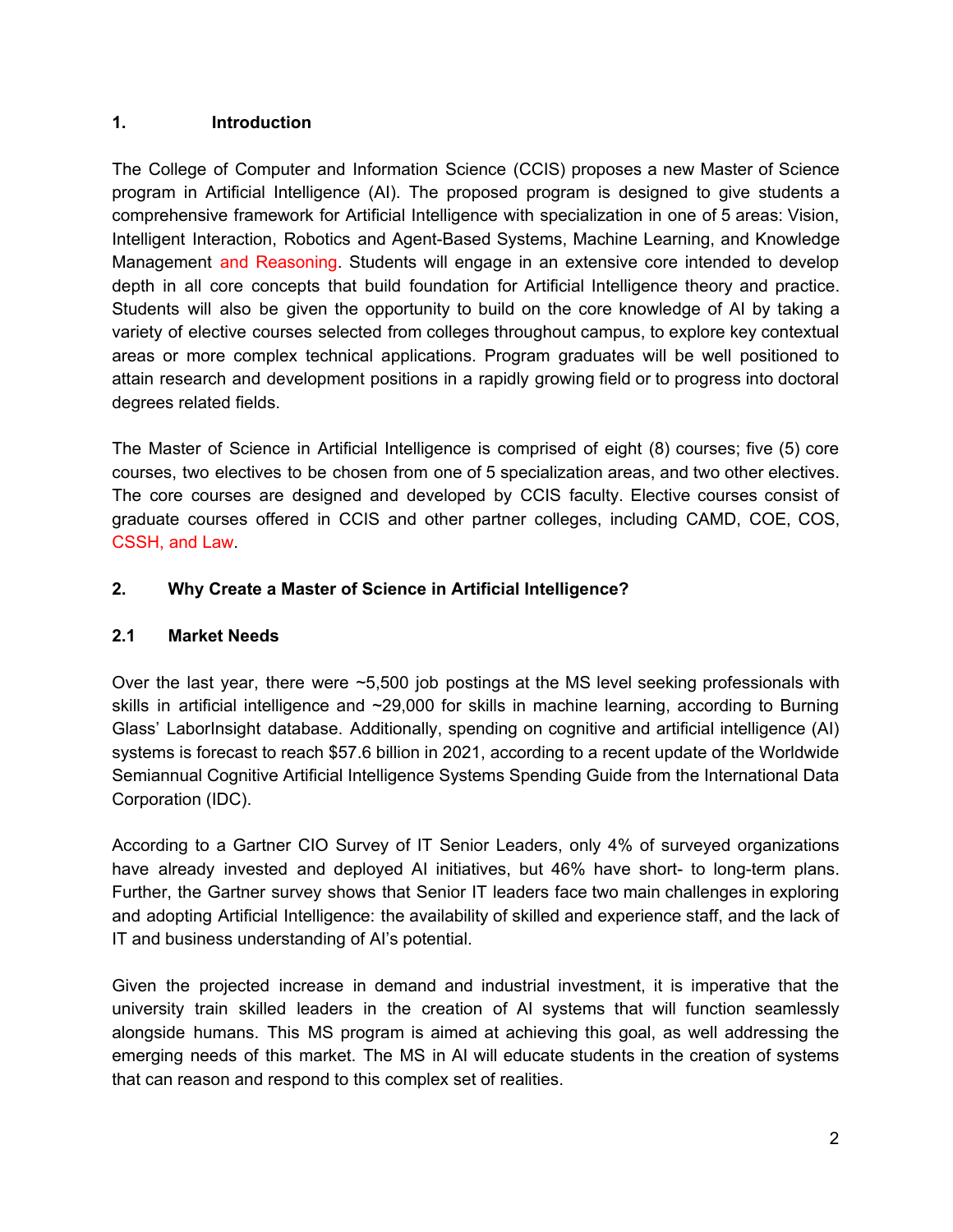#### **2.2 Relationship of AI with Data Science, Machine Learning, and Robotics**

The terms Artificial Intelligence, Data Science, Machine Learning, and Robotics are so commonly used in the popular press that it is difficult to attach precise meanings to these terms. Nevertheless, from a technical perspective there is a shared understanding of what these terms stand for. While it is very unlikely that experts in these domains will all agree on ironclad definitions for the terms, we discuss in this section, at a high-level, the relationship between these four areas.

Paraphrasing Wikipedia, **Artificial Intelligence** (AI) is the development of intelligent algorithms and systems that allow such systems to act or be perceived to act intelligently. AI has traditionally been pursued as a subarea of computer science; research in the area brings in innovative ideas from other fields including mathematics, philosophy, psychology, social science, and linguistics.

Following Wikipedia, "**Machine learning** is a field of computer science that gives computer systems the ability to "learn" with data, without being explicitly programmed." Historically, Machine Learning (ML) has been a subarea pursued within AI, but in the last decade, it has transformed into a major research area of computer science with phenomenal advances in the algorithmic and mathematical techniques, on the one hand, and in the underlying hardware capabilities, on the other.

Following Wikipedia**, "Data Science** is an interdisciplinary field of scientific methods, processes, algorithms and systems to extract knowledge or insights from data in various forms, either structured or unstructured."

Following Wikipedia**, "Robotics** is an interdisciplinary branch of engineering and science that includes mechanical engineering, electrical engineering, computer science, and others. Robotics deals with the design, construction, operation, and use of robots, as well as computer systems for their control, sensory feedback, and information processing."

AI intersects with Data Science (DS) and Robotics (ROB), with techniques from Machine Learning (ML) playing a major role in all three areas. AI includes subareas such as knowledge representation, cognitive modeling, perception, human-computer interaction, and natural language processing that are not well-represented in Data Science and Robotics.

The following diagram loosely captures the relationship among AI, DS, ML, and ROB. We have placed ML as a sub-field of AI; there may be some disagreement on this, as machine learning has emerged into a separate field of its own.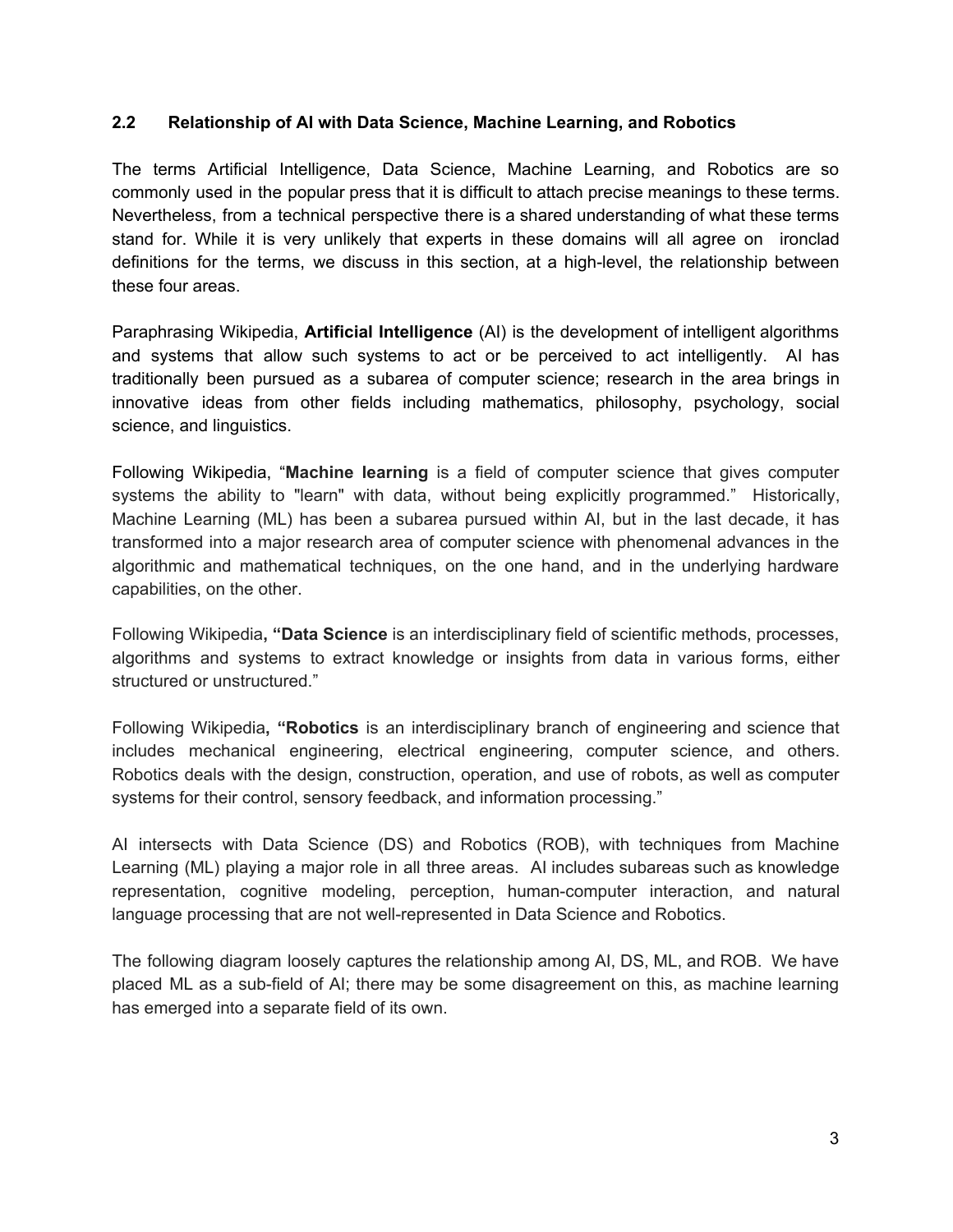

#### **2.3 Research and Teaching Needs**

From the perspective of the units that will teach these courses, there has been a rapid growth in the hiring of professors who are working in AI as well as in closely related areas that either exploit AI techniques or provide some of the basic science used to develop those techniques. This is evidenced by the fact that professors from CCIS, COE, CAMD and COS will be involved in this current proposed list of courses. In CCIS alone, there has been a rapid growth in the hiring in AI, such that there are now over a dozen professors involved in the teaching of existing AI courses. Nevertheless there are gaps in the currently available courses that need to be filled to ensure our graduate students at the MS and PhD levels have sufficient educational backgrounds. This program will fill those gaps.

Another important motivation is from a research perspective. Given the number of active researchers in AI, there will be opportunities for professors and students to come together on the many AI research projects being pursued at Northeastern, as well as the possibility for MS students to continue onto a PhD program in Computer Science or related domains.

#### **3. Competition from Other Programs**

Artificial Intelligence is generally considered a subset of Computer Science with regard to measuring MS graduates over the past five years. To this end, computer science related programs continue to grow at a fast pace (over 100% between 2012 and 2016). Artificial Intelligence, however, is an emerging field on its own. The direct competitor programs across the nation remains limited. While there are a handful of AI degrees in the market, there is not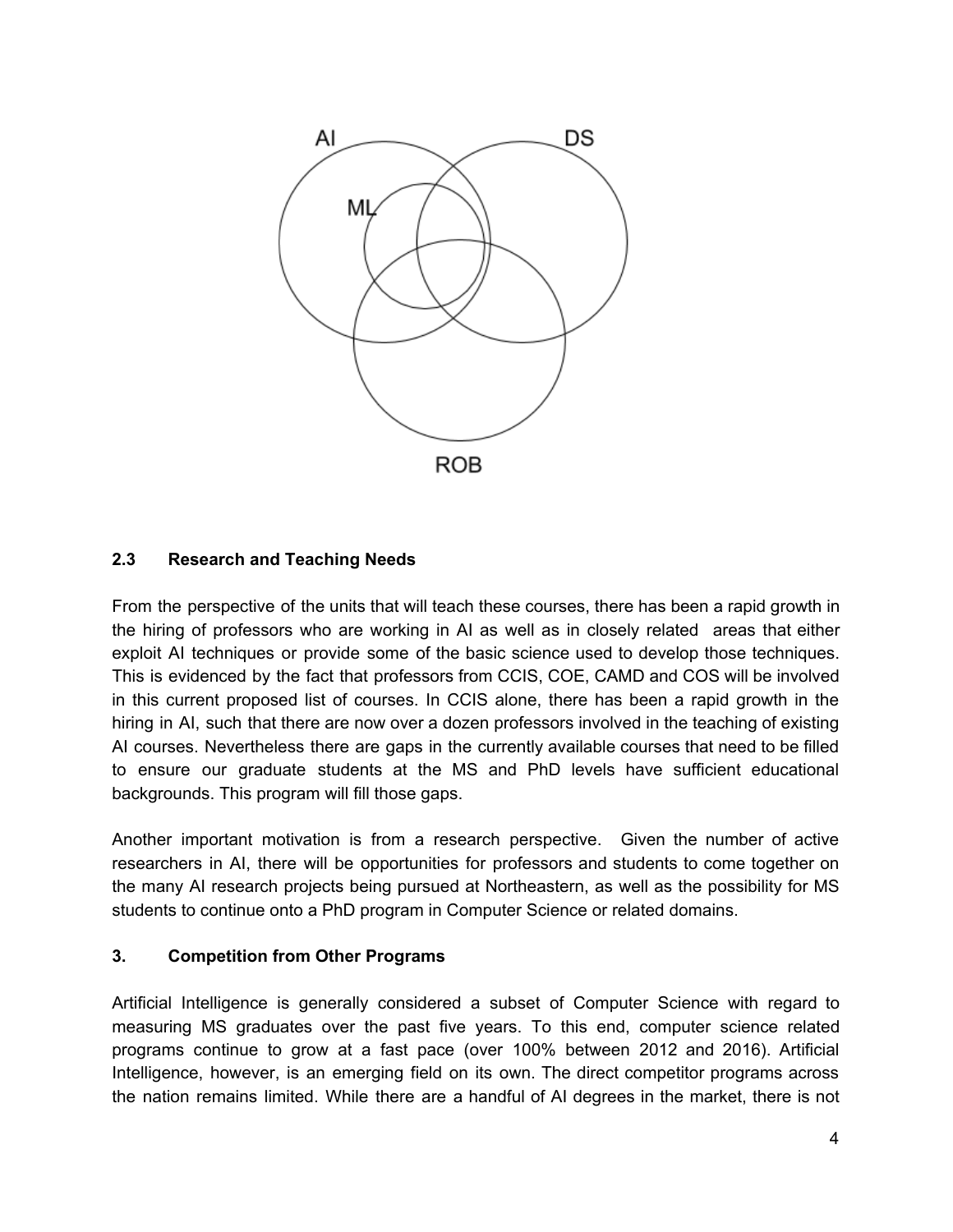available data pointing to how successful they have been in attracting students. Below is an overview of the immediate competitors in the Artificial Intelligence Masters program space:

| <b>Institution</b>            | <b>Program</b>                          | Cost                                                               | <b>Notes</b>                                                                                                        |
|-------------------------------|-----------------------------------------|--------------------------------------------------------------------|---------------------------------------------------------------------------------------------------------------------|
| Northwestern<br>University    | MS in Artificial<br>Intelligence        | \$69,652                                                           | Cohort program;<br>plans a maximum<br>intake of 40<br>students per year;<br>15 month program;<br>Practicum required |
| University of Georgia         | <b>MS</b> in Artificial<br>Intelligence | \$33,957 (out of<br>state)                                         | 30 credit hours<br>required, with a<br>thesis (33 total); No<br>student intake goals<br>listed on site              |
| Carnegie Mellon<br>University | MS in Machine<br>Learning               | \$43,000 per AY<br>(degree to be<br>completed in<br>$1.5-2$ years) | 8 courses required;<br>Practicum required                                                                           |

\*University of Georgia and Northwestern University's AI Masters programs are only offered in a full-time, on-campus format. Carnegie Mellon's machine learning program offers limited opportunities for part time study. Both Northwestern and Georgia's programs include practicum or internship experiences.

There are also a number of graduate certificate programs in artificial intelligence emerging at top US institutions, such as Stanford, MIT, Columbia, and Georgetown. A comprehensive overview of these offerings is included in the market analysis as a separate attachment.

#### **4. Curriculum**

#### *4.1 Program Overview*

The MS in Artificial Intelligence program features **five core courses Programming Design Paradigms**, **Algorithms, Foundations of AI, Machine Learning, and Intelligent Interaction** that represent the essential knowledge for research and development in Artificial Intelligence. These courses examine the foundational representations and processes used across AI systems, how machine learning can be used to acquire this knowledge and the various ways AI systems interact with people, as well as an understanding of the ethical concerns in developing AI technologies responsibly. The courses are tailored toward technically or mathematically trained students.

#### **(A) Core Courses:**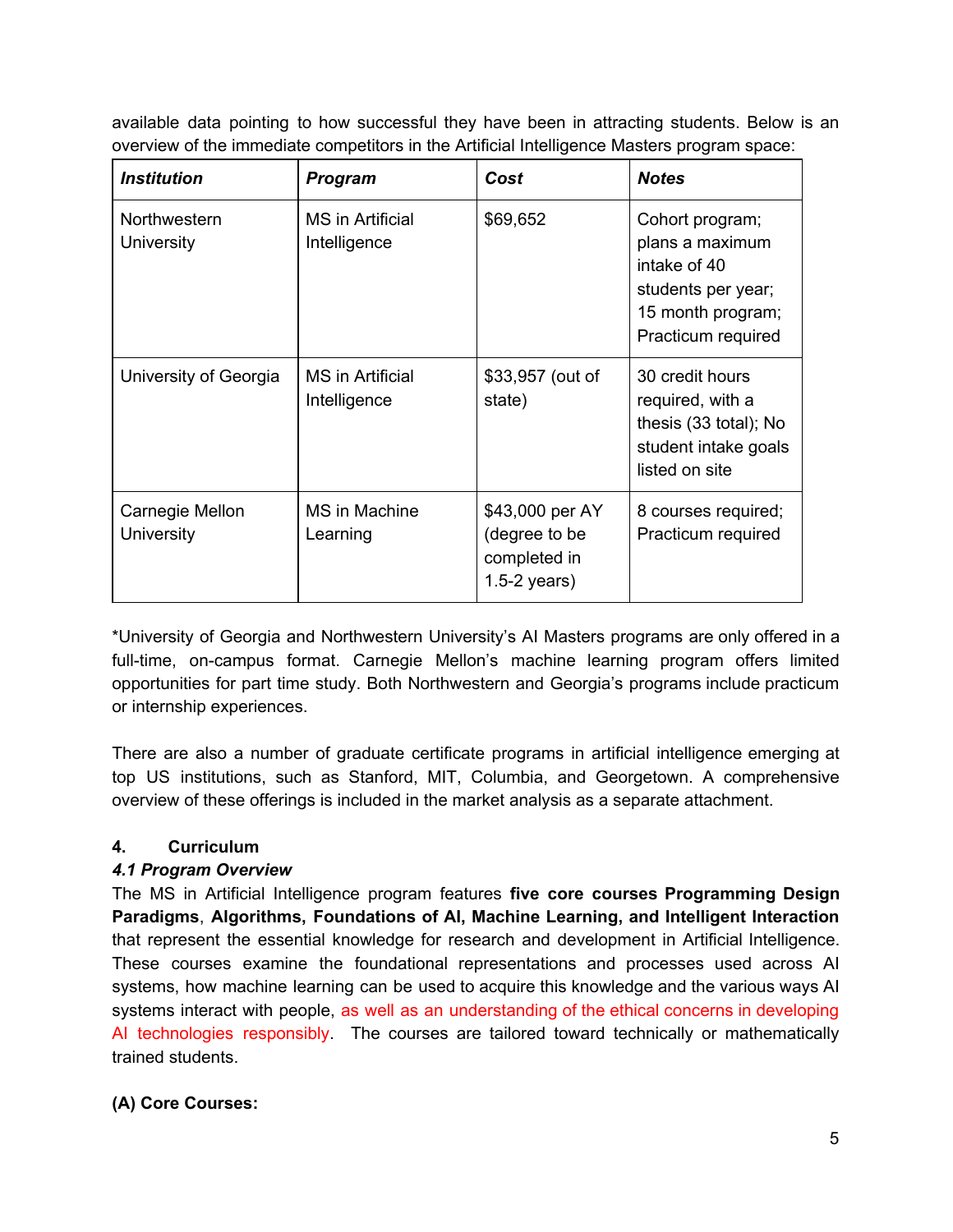- **CS 5010 Programming Design Paradigm** (4 SH)
- **CS 5800 Algorithms** (4 SH)
- **CS 5100 Foundations of AI** (4 SH)
- **CS 6140 Machine Learning** (4 SH)
- **Intelligent Interaction (new course)** (4 SH)

#### **(B) 2 Elective Courses drawn from one of 5 specializations** (each 4 SH)

Vision

CS 5330 Pattern Recognition and Computer Vision EECE 5639 Computer Vision EECE 7360 Advanced Computer Vision

CS 7180 Special Topics in AI: Learning and Inference in Vision

#### Intelligent Interaction

CS 6130 Affective Computing

CS 5150 Game Artificial Intelligence

GSND 6350 Data-Driven Player Modeling

CS 7340 Theory and Methods in Human-Computer Interaction

CS XXXX Cognitive Modeling (new)

CS XXXX Intelligent User Interfaces (new)

Robotics and Agent-based systems

CS 5335 Robotic Planning and Perception

EECE 5698 Special Topics: Mobile Robotics

EECE 5698: Special Topics: Robotics Sensing and Navigation

CS XXXX Reinforcement Learning and Sequential Decision-Making (to be offered F18)

CS XXXX Autonomous Agents & Multi-Agent Systems (new)

Machine Learning

CS 7140/EECE 7397 Advanced Machine Learning

DS 5230 Unsupervised Learning and Data Mining

CS XXXX Deep Learning (to be offered S19)

MATH XXXX Introduction to Statistical Learning Theory and Algorithms (new)

#### Knowledge Management and Reasoning

CS 6120 Natural Language Processing

CS 6200 Information Retrieval

CS 6220 Data Mining Techniques

CS XXXX Knowledge Representation and Planning (new)

PHIL 4515 (soon to be changed to 5000-level) Advanced Logic

PHIL 5XXX Formal Epistemology (new)

#### **(C) 1 Other Elective Course** (4 SH)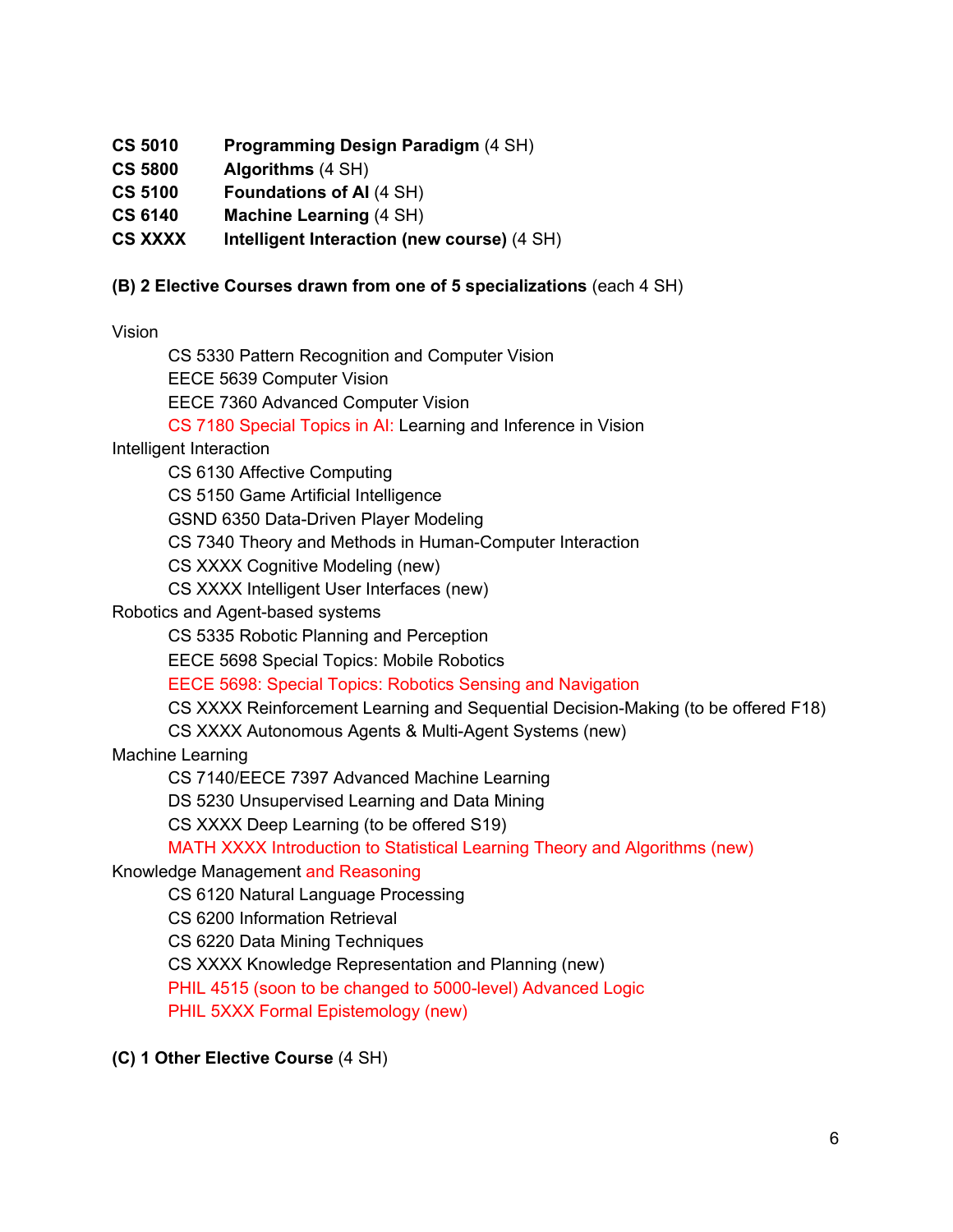Any course from an MS in AI specialization area outside the student's specialization can be an elective course. Additionally, the elective course can be drawn from CCIS and other partner colleges. Suggested courses include:

CS 7180 Special Topics in Artificial Intelligence CS 6800 Applications of Information Theory EECE 7337 Information Theory PSYC XXXX Cognition (new) GSND 5110: Game Design and Analysis LAW 7639 Internet Law PHI 5XXX AI and Ethics (new) ECON 5XXX Information Economics and Game Theory

Students in the program will also have the option of pursuing (i) an **MS Project** by completing a 1-semester project (through an MS Project course in lieu of an elective), or (ii) an **MS Thesis** by completing a 2-semester thesis project (two MS Thesis courses in lieu of two electives).

#### *4.2 Core Curriculum Course Descriptions*

1. **CS5010: Programming Design Paradigms** introduces modern program design paradigms. Starts with functional program design, introducing the notion of a design recipe. The latter consists of two parts: a task organization (ranging from the description of data to the creation of a test suite) and a data-oriented approach to the organization of programs (ranging from atomic data to self-referential data definitions and functions as data). The course then progresses to object-oriented design, explaining how it generalizes and contrasts with functional design. In addition to studying program design, students also have an opportunity to practice pair-programming and public code review techniques, as found in industry today.

2. **CS5800: Algorithms** will present the mathematical techniques used for the design and analysis of computer algorithms. Focuses on algorithmic design paradigms and techniques for analyzing the correctness, time, and space complexity of algorithms. Topics may include asymptotic notation, recurrences, loop invariants, Hoare triples, sorting and searching, advanced data structures, lower bounds, hashing, greedy algorithms, stochastic search algorithms, dynamic programming, graph algorithms, and NP-completeness.

3**. CS5100: Foundations of AI** introduces the fundamental problems, theories, and algorithms of the artificial intelligence field. Topics include heuristic search and game trees, knowledge representation, problem solving and planning, reasoning under uncertainty and introduction to machine learning. Required coursework includes the creation of working programs that solve problems, reason, and/or improve their own performance using techniques presented in the course.

4. **CS6140: Machine Learning** provides a broad look at a variety of techniques used in machine learning and data mining, and also examines issues associated with their use. Topics include algorithms for supervised learning including decision tree induction, artificial neural networks, instance-based learning, probabilistic methods, and support vector machines;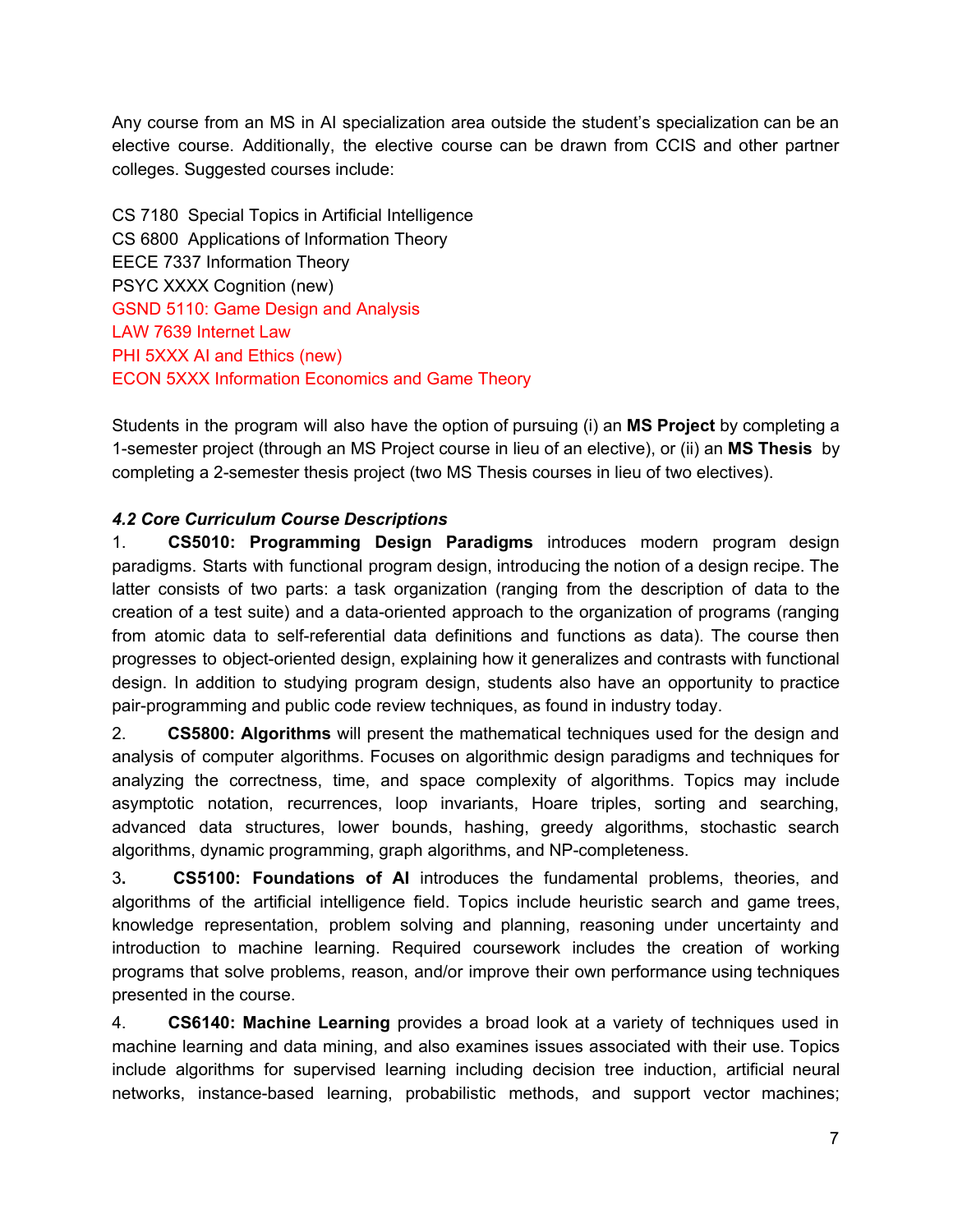unsupervised learning; and reinforcement learning. Also covers computational learning theory and other methods for analyzing and measuring the performance of learning algorithms. Course work includes a programming term project.

5. **CSXXXX: Intelligent Interaction** provides an overview of the wide range of AI techniques that exploit knowledge of the domain and humans to a) facilitate interaction between humans and systems, b) mediate human-human interaction, c) leverage humans to improve system performance, and d) promote beneficial outcomes at the social and individual level. Topics can include AI/human computation, plan and activity recognition, smart sensing/homes, active learning, preference elicitation, intelligent/adaptive user interfaces and mixed human-agent simulations. The course teaches how to design and develop intelligent interaction technologies, while also critically assessing their social and ethical impact. (Jointly developed with CSSH, which will provide faculty expertise for integrating ethics and responsible development in the course.)

#### *4.3 New Specialization Courses and Electives*

1. **Intelligent User Interfaces** (IUIs) combines Human Computer Interaction and AI with the goal of building intelligent and smart user interfaces, where the system's behavior can have an impact on the user experience improving performance or usability in critical ways. IUIs usually are designed with capabilities to model and understand the user, including how to perceive, interpret, learn, use language, reason, plan, and decide. The course will review the theory and the foundational concepts for developing IUIs as well as current research approaches. The course will also engage students in developing proposing and developing IUIs, given their domains or applications of interest.

2. **Autonomous Agents and Multi-Agent Systems** covers the design, development and evaluation of agents, Agents are programs that observe their environment, make decisions on what actions to take based on those observations and execute those actions in the environment. They can perform these steps autonomously, without human control. Multi-agent research additionally addresses how multiple agents interact with each other, across different kinds of roles and relations, such as teammates, competitors or peers.

3. **Reinforcement Learning and Sequential Decision Making** introduces reinforcement learning and the underlying computational frameworks. After introducing the Markov decision process framework, we will cover a variety of reinforcement learning algorithms including: model-based, model-free, value function, policy gradient, actor-critic, and monte carlo methods. We will also study hierarchy and abstraction in reinforcement learning, commonly used representations including deep learning representations, and approaches to partially observable problems. Students will be expected to have a working knowledge of probability and linear algebra and to complete programming assignments.

4. **Deep Learning** begins by reviewing linear methods for classification, stochastic gradient descent and regularization strategies. We then cover multilayer perceptrons, back-propagation, convolutional networks, and activation functions. We move on to training strategies, including initialization of weights, dropout, and batch normalization. We discuss applications in computer vision, including object detection and image segmentation. We then discuss recurrent neural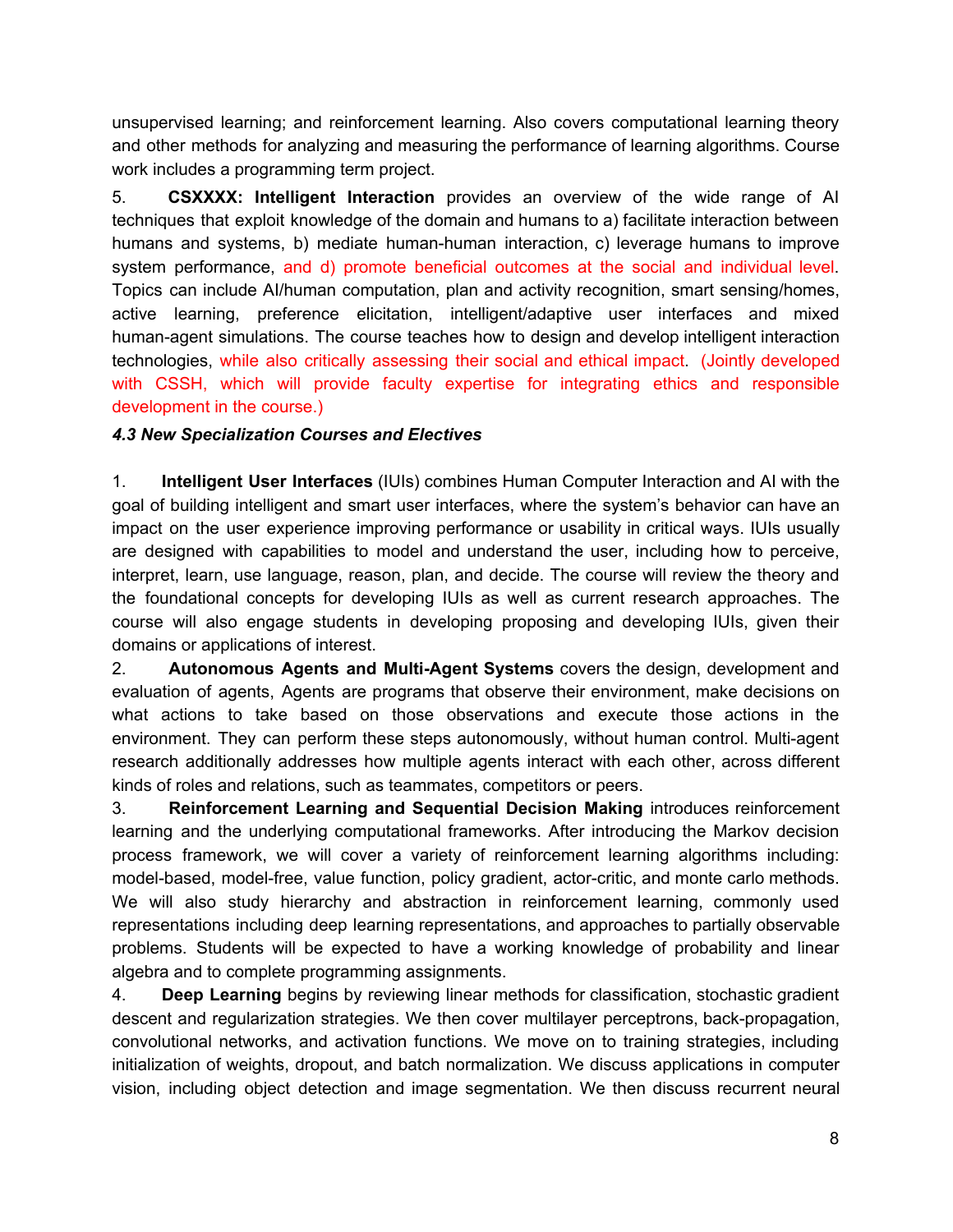networks and their applications in natural language processing. We conclude with discussions of variational autoencoders, generative adversarial networks and deep reinforcement learning.

5. **Knowledge Representation and Planning** will cover topics that are essential for Artificial Intelligence specifically on how to represent knowledge about the domains AI is applied and how to develop problem solvers or planning algorithms that use this knowledge to solve problems. In particular, it will discuss different approaches to knowledge representation, such as graphical probabilistic graphs and logic (e.g., first order logic and temporal logic). The course will also cover reasoning about action, situation and change, and inference methods given different knowledge representations. In addition to Knowledge representation, the course will also cover planning which is a fundamental topic in AI. It is concerned with the ability to develop systems that allow software agents or robots to construct a sequence of actions to achieve particular goals. The course will cover several topics including reactive planning systems, hierarchical and abstract planning, case-based planning, machine learning approaches to planning as well as multi-agent collaboration and planning systems. It will also discuss various important topics to planning, such as planning under uncertainty as well as cover some applications and domains that have extensively used planning systems. The course will be lecture oriented with hands-on experience through projects and assignments that allows students to get a practical experience choosing knowledge representations and building planning systems for domains of their interest.

6. **Cognitive Modeling** offers an introduction to computational theories of human cognition and behavior. Fundamental issues include perception, knowledge representation, memory, decision-making, learning, and motor control. Readings and assignments will explore a variety of approaches, including formal/theoretic, neural, probabilistic, and symbolic/architectural. A focus of the course will be how to evaluate and compare models against each other and empirical data.

7. **Special Topics in AI: Learning and Inference in Vision** prepares students in foundations of computer vision, studies advances in machine learning to address computer vision tasks and discusses practical approaches to build real vision systems. The course covers important research topics in computer vision, including recognition, detection, segmentation and summarization tasks and discusses advanced inference and learning techniques, including deep convolutional and recurrent neural networks, sparse coding and graphical models for visual data analysis. The course will cover data sources, features and learning algorithms useful for understanding, manipulating and decision making with visual data.

8. **Cognition** provides a graduate-level introduction to human cognition. Topics include pattern recognition, attention, memory, categorization and concept formation, problem solving, and aspects of cognitive development. Examines current theories of cognitive processing and related experimental findings.

9. **Artificial Intelligence and Ethics:** Artificial intelligence, and the systems within which it is and will be embedded, raises a variety of ethical challenges. This course takes up these challenges with an eye towards developing a foundation of ethical tools for addressing them. In addition to covering specific topics in AI ethics, we will look at broader issues in the philosophy of technology concerning how the introduction of new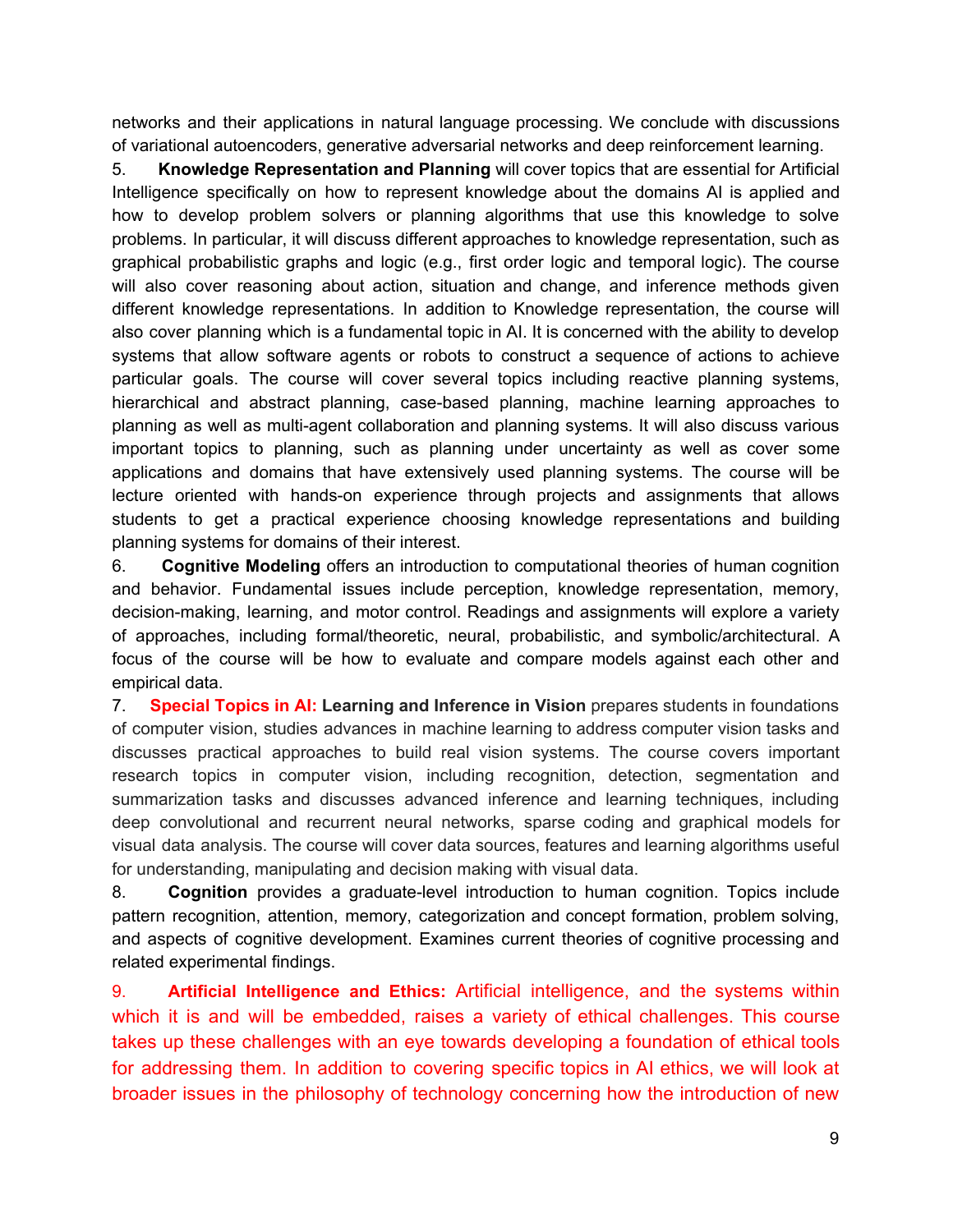technologies alters existing practices and how to incorporate ethical concerns to engage in "value-sensitive design" and "reflective implementation," how to design technologies with values in mind and deploy them in ethically sensitive ways.

10. **Formal Epistemology** explores theories and results in formal epistemology. Topics include Bayesian approaches to epistemology, updating on evidence, principles of rationality, utility theory and choice under uncertainty. Connections to information, misinformation, and measures of accuracy are also explored. Students will learn the foundations and methods of formal epistemology and rational choice theory as well as their applications.

11. **Information Economics and Game Theory** offers an advanced course on the economics of information, including moral hazard and adverse selection; game theory; and mechanism design. Formally considers alternative solution concepts, such as Nash equilibrium and rationalizability for simultaneous move and sequential move games under complete information about payoffs and preferences, as well as solution concepts, such as Bayesian-Nash equilibrium to analyze selection, screening, and incentives in games of incomplete or asymmetric information. Covers optimal incentives or mechanism design, including the optimal design of contracts, auctions, and other mechanisms. Prior exposure to game theory recommended.

#### *4.4 Placement Exam*

We plan to follow the placement model similar to the MS Data Science program. Each incoming student, *regardless of his/her background*, takes a placement exam administered one week prior to the beginning of the semester on basic statistics, probability, and linear algebra. If the student does not get a B or above in a placement exam, then the student must take an introductory course.

i. **Introduction to Statistics and Linear Algebra:** The introductory course on basics of statistics, probability, and linear algebra covers random variables, frequency distributions, measures of central tendency, measures of dispersion, moments of a distribution, discrete and continuous probability distributions, Chain Rule, Bayes Rule, correlation theory, basic sampling, matrix operations, trace of a matrix, norms, linear independence and ranks, inverse of a matrix, orthogonal matrices, range and nullspace of a matrix, the determinant of a matrix, positive semidefinite matrices, eigenvalues and eigenvectors.

#### **5. Program Learning Objectives**

Graduate Students who complete the MS degree will be able to:

1. Understand representations, algorithms and techniques used across works in Artificial Intelligence, and be able to apply and evaluate them in applications as well as develop their own.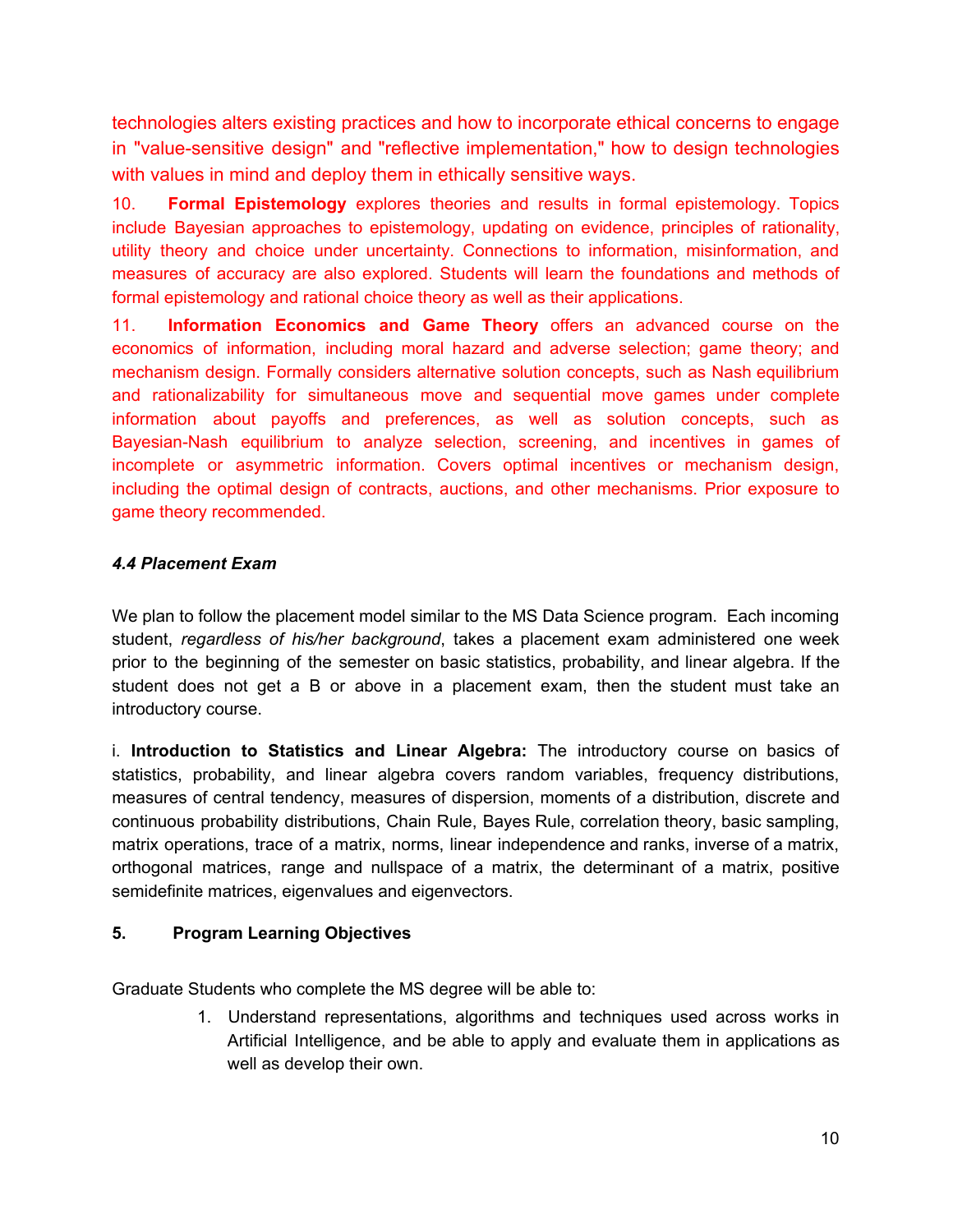- 2. Understand the basic processes that an agent must perform, from perceiving its environment, making decisions on how to act and performing those actions, as well be able to develop and evaluate the technology that can be used to perform these processes.
- 3. Understand and apply machine learning techniques, in particular to draw inferences from data and help automate the development of AI systems and components.
- 4. Understand the various ways and reasons humans are integrated into mixed human-AI environments, whether it is to improve overall integrated system performance, improve AI performance or influence human performance and learning.
- 5. Understand the ethical concerns in developing responsible AI technologies.
- 6. Model human behavior, develop Human-AI systems, and evaluate their performance.
- 7. Demonstrate knowledge of the use of AI algorithms and processes in one of the specialization areas: robotics and agent-based systems, vision, intelligent interaction, machine learning, and knowledge representation and reasoning.

#### **6. Admissions Criteria and Process**

Successful applicants to the Masters in Artificial Intelligence program will have a background in STEM fields, with prior exposure to programming and statistics or linear algebra. Strong candidates from the social sciences (e.g., Economics, Psychology), with prior exposure to programming, statistics, and linear algebra would also be considered.

Admission criteria for the Masters program are:

- Undergraduate degree with a minimum GPA of 3.000
- Statement of purpose including description of relevant work experience.
- GRE- 150V/155Q/4.0A
- TOEFL- 100 (for international applicants with a Bachelor's degree from a non-native English speaking country)
- Three (3) letters of recommendation from professional and/or academic reference.

The admissions committee will be comprised of CCIS program faculty and administration who will oversee the review process for the applications.

#### **7. Contribution to the University Mission**

The university's long range plan calls for an increase in the number of flexible high quality degree programs that align with emerging fields and new career opportunities. These programs should be "interdisciplinary areas where we have a competitive advantage…" Market research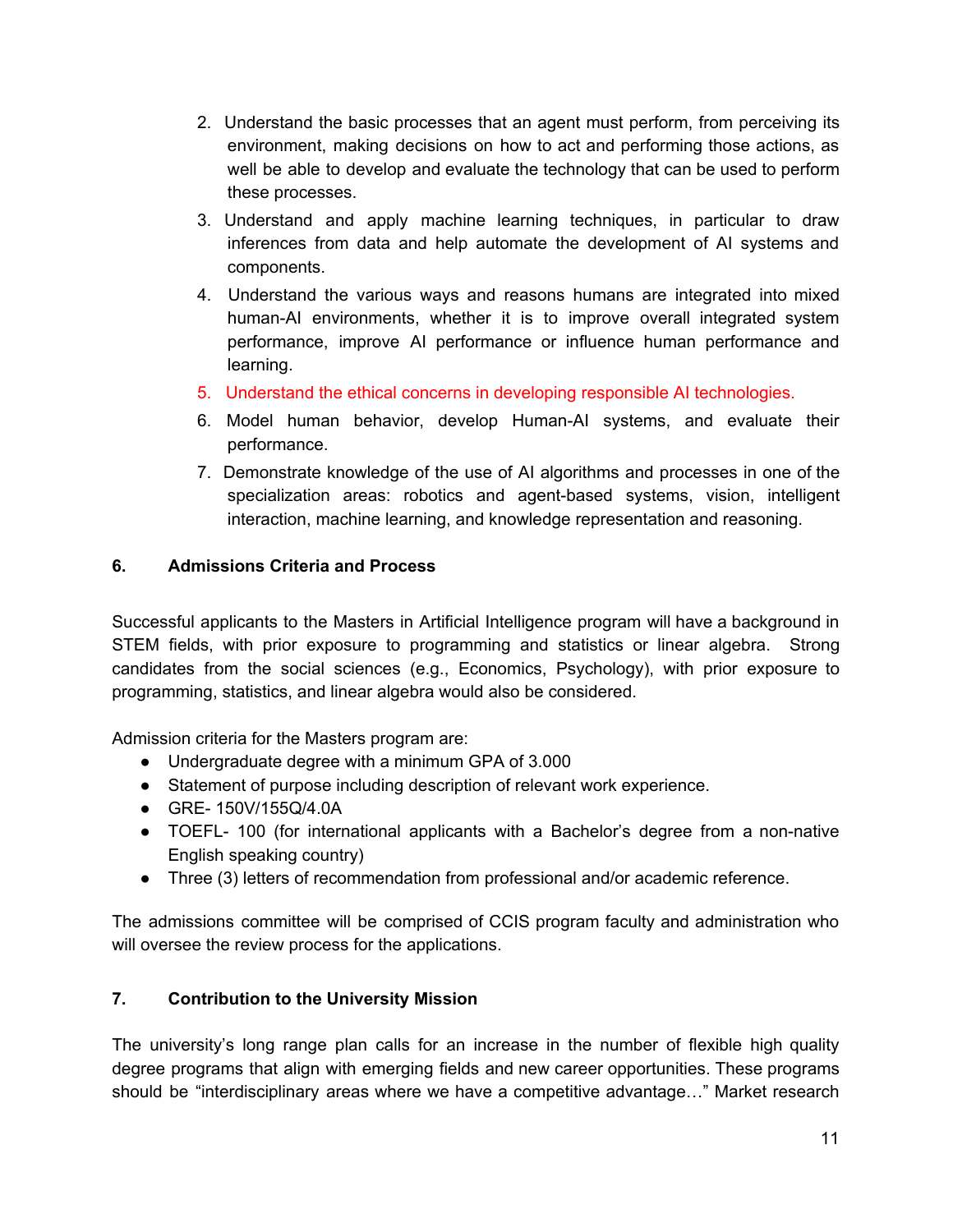has demonstrated that there are few fields with as much projected growth over the next 10 years as artificial intelligence. Creating a high quality Masters degree program that caters to the more technical aspects of the discipline is imperative for the university.

The Masters degree in Artificial Intelligence represents an opportunity for the university to build on the already strong portfolio of dynamic masters programs. This program will support the university's effort to build a robust academic pathway to both research and professional careers in AI. Furthermore, the program will allow students to build their technical skills and to further understand the complex human systems in which they will be implemented.

#### **8. Impact on Existing Programs at Northeastern**

The creation of a Masters program in Artificial Intelligence will impact the following programs.

First, the Masters in Data Science program (joint with COE) will see an impact from the creation of this program. The fundamental skills required for admission to this program will not differ greatly from those required for admission to the Data Science program. This program also represents a specific set of skills sometimes associated with Data Science. As such, the creation of this program stands to impact the potential applicant pool for Data Science. However, the curricular foci of the two programs are different. While the MSDS program emphasizes large-scale data collection, storage, retrieval, and processing, ML and optimization methods for mining diverse data sets and visualization of complex data, the MS AI program emphasizes foundations of AI systems, knowledge representation, cognitive modeling, how ML can be used to acquire this knowledge, and interaction between AI systems and humans. Furthermore, given the growth of the program (nearly 800 applicants for the Fall 2018 semester, year two of the program) and continued increasing market demand for professionals with these skill sets, we see the impact as being limited.

The Masters in Computer Science (MSCS) will also be affected by the creation of the Artificial Intelligence Masters degree. The MSCS program contain a number of Artificial Intelligence foundation and elective courses. Additionally, many of our current students are interested in an artificial intelligence concentration as they look toward employment with some of the larger tech firms (Amazon, Google, Twitter, etc). We see potential impact on our application numbers for the MSCS program with our international applicants.

Given that the MSCS program is currently at capacity at our Boston campus and our admission rate is presently 10% (3,100 applications) for the Fall 2018 semester, CCIS remains confident that the qualified applicant pipeline is robust enough to sustain the creation of a related MS program in the college.

Additional impact at the university could include programs that offer elective course areas. CCIS expects that the growth of the Artificial Intelligence Masters program will support higher enrollments in elective courses in related technical or contextual areas. Partner colleges will be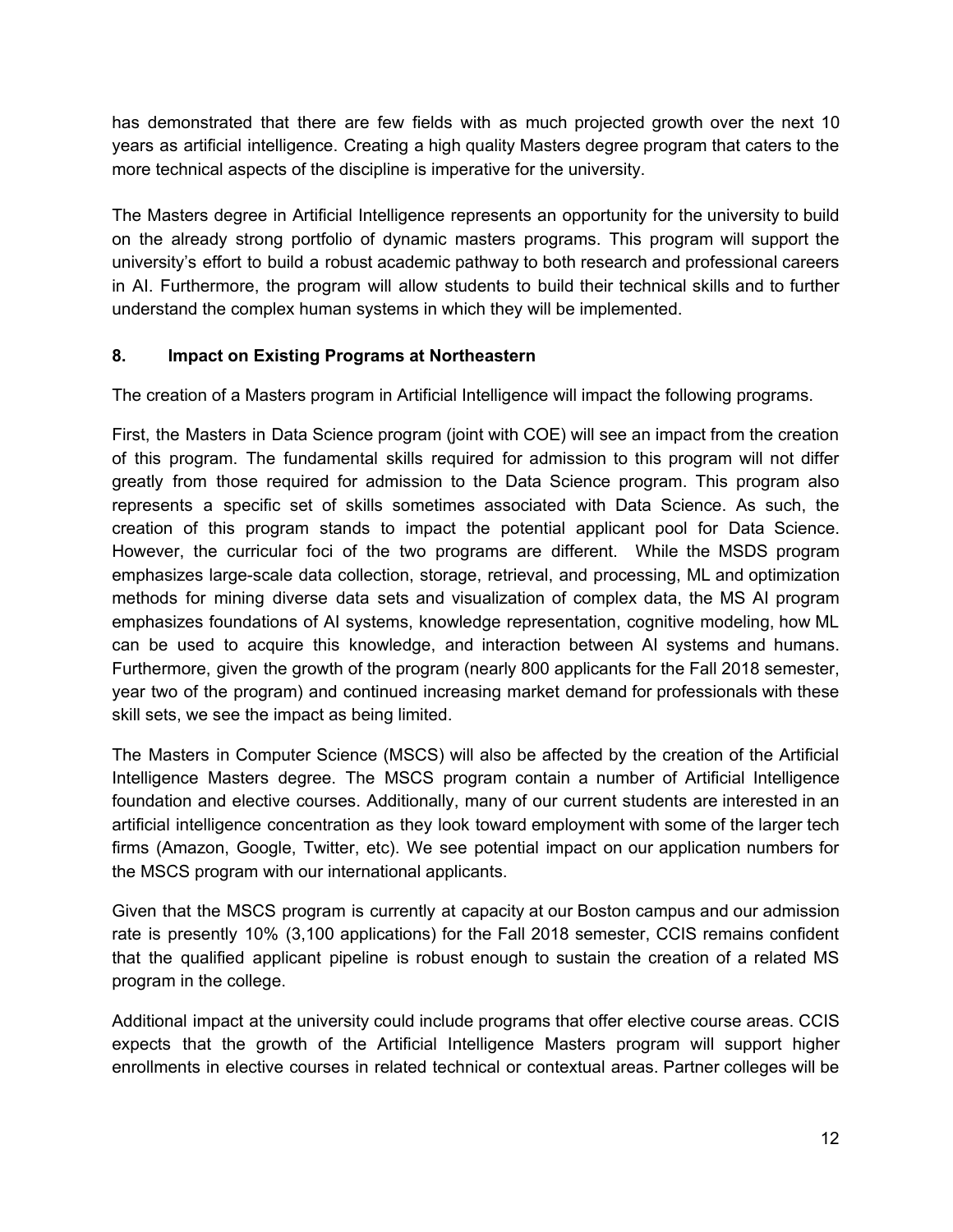consulted on the approval of their courses for this program. This proposal details elective areas outside of CCIS.

#### **9. Assessment Plan for the MS in Artificial Intelligence**

The assessment plan for the new courses in the MS in Artificial Intelligence degree (including four core courses) uses both direct and indirect assessment to assess how well students are achieving the core outcomes of each individual course.

Direct assessments will include an anonymized assessment of student coursework to be sampled at random from the core courses. Selected work will be cumulative and synthetic to each course, such as final projects. The program faculty will develop quality rubric to assess the outcomes of each course and the level of achievement by current students. Coursework will be sampled annually.

Indirect assessments of the program and new core courses will include standard institutional metrics including but not limited application statistics, enrollment data, completion and persistence rates, TRACE evaluations, student surveys (current and graduate), and student-employer co-op reviews. The program will also conduct student interviews (group and individual) to understand student perceptions of program and course operation.

Annual assessments of the program will be conducted for the first four years in an effort to continually improve the admissions rubric, identify curricular gaps, employment/co-op trends, as well as program strengths and weaknesses. Below is a tentative timeline for program assessment, starting in Fall 2019. A comprehensive program review will be conducted at the close of the program's fifth year.

| Assessmen<br>t Plan                 | <b>Timeline</b>                              | AY 19/20   |    | AY 20/21         |                | AY 21/22 |                |            | AY 22/23 |                |            | AY 23/24 |                  |                |    |    |
|-------------------------------------|----------------------------------------------|------------|----|------------------|----------------|----------|----------------|------------|----------|----------------|------------|----------|------------------|----------------|----|----|
|                                     |                                              | $\digamma$ | Sp | Su               | $\sqrt{F}$     | Sp       | Su             | $\digamma$ | Sp       | Su             | $\sqrt{2}$ | Sp       | Su               | $\sqrt{2}$     | Sp | Su |
| Current<br><b>Student</b><br>Survey | Every<br>summer                              |            |    | $\boldsymbol{x}$ |                |          | X              |            |          | X              |            |          | $\boldsymbol{x}$ |                |    | X  |
| $Co$ -op<br>Placement               | Every<br>$Co$ - $op$<br>Cycle<br>$(C1/C2)\%$ |            |    |                  | C <sub>1</sub> |          | C <sub>2</sub> | C1         |          | C <sub>2</sub> | C1         |          | C1               | C <sub>2</sub> |    | C1 |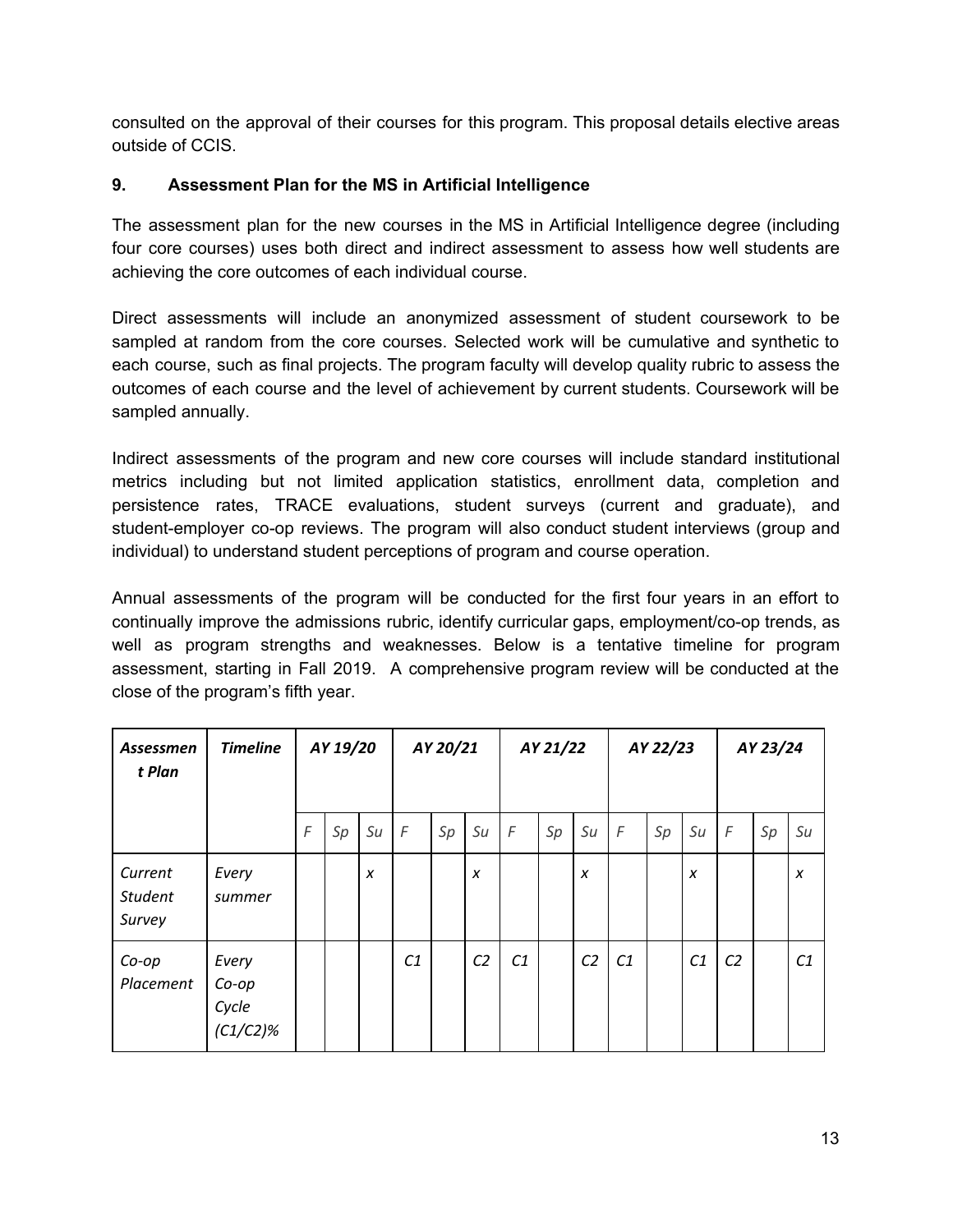| Graduate<br>Surveys              | Annually<br>after<br>graduatio<br>n for first<br>cohort |                  | $\boldsymbol{x}$ |                  |                  | $\boldsymbol{x}$ |   |                  | $\boldsymbol{x}$ |                  |        | $\boldsymbol{x}$ |                  |   | $\boldsymbol{x}$ |                  |
|----------------------------------|---------------------------------------------------------|------------------|------------------|------------------|------------------|------------------|---|------------------|------------------|------------------|--------|------------------|------------------|---|------------------|------------------|
| <b>TRACE</b><br>Evaluation       | Every<br>Semester                                       | $\boldsymbol{x}$ | $\boldsymbol{x}$ | $\boldsymbol{x}$ | $\boldsymbol{x}$ | $\boldsymbol{x}$ | X | $\boldsymbol{X}$ | $\boldsymbol{x}$ | $\boldsymbol{x}$ | $\chi$ | $\boldsymbol{x}$ | $\boldsymbol{x}$ | X | $\boldsymbol{x}$ | $\boldsymbol{x}$ |
| Program<br>Data*                 | Every<br>Summer                                         |                  |                  | $\boldsymbol{x}$ |                  |                  | X |                  |                  | $\boldsymbol{x}$ |        |                  | X                |   |                  | $\boldsymbol{x}$ |
| <b>Student</b><br>Coursewor<br>k | Every<br>Summer                                         |                  |                  | X                |                  |                  | X |                  |                  | X                |        |                  | X                |   |                  | X                |

%CCIS Co-Op runs on two entry cycles: Cycle 1 runs Summer-Fall and Cycle 2 runs Spring-Summer.

\* Program data to include admissions rubric review, persistence and completion rate, and grade distribution review.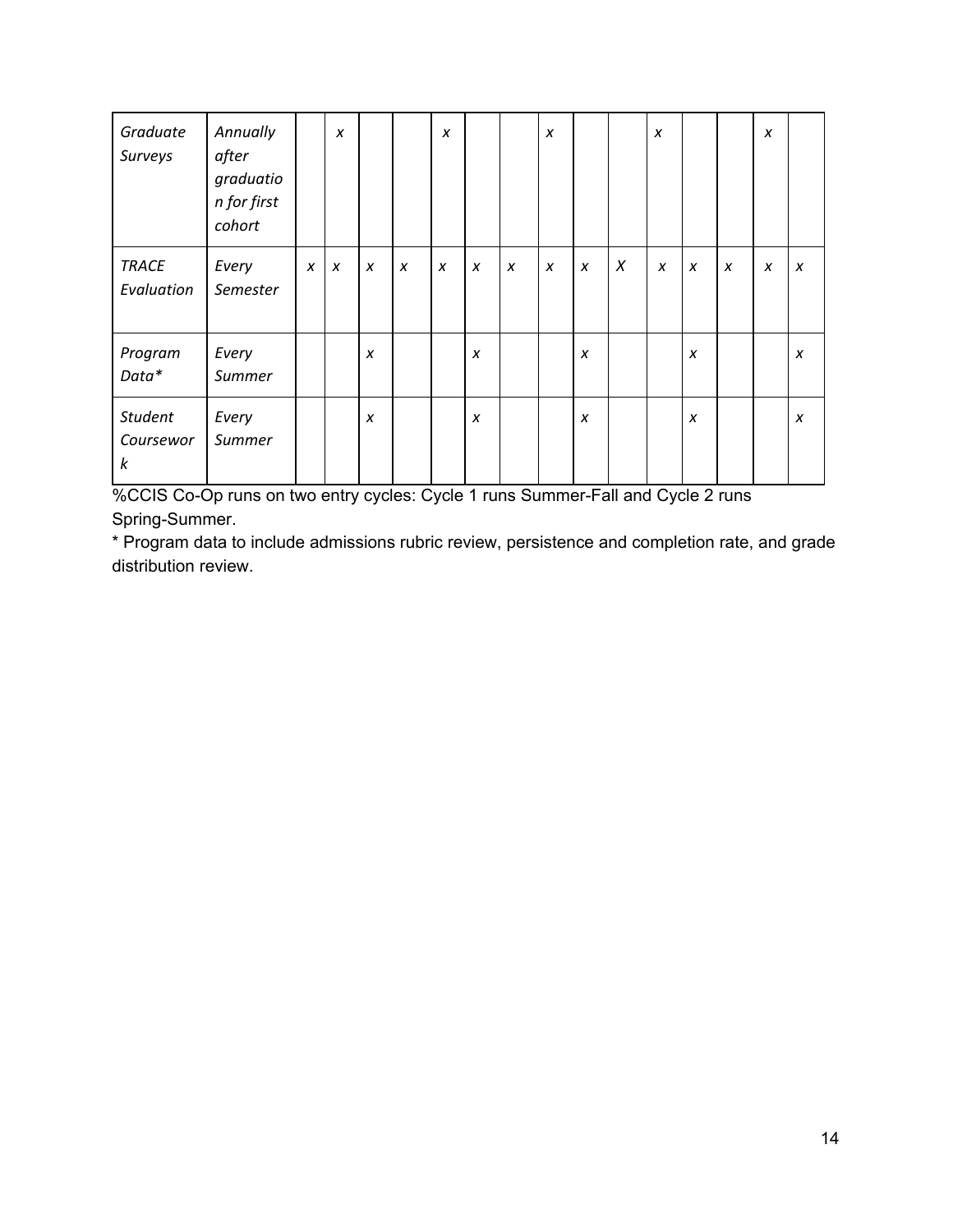### **APPENDIX: CCIS Artificial Intelligence Faculty**

**Christopher Amato** is an Assistant Professor at Northeastern University. He received a BA from Tufts University and an MS and a PhD from the University of Massachusetts, Amherst. Before joining Northeastern, Dr. Amato was a Research Scientist at Aptima, Inc. and a Postdoc and Research Scientist at MIT as well as an Assistant Professor at the University of New Hampshire. He has published papers in leading artificial intelligence and robotics conferences (including winning a best paper prize at AAMAS-14 and being nominated for the best paper at RSS-15). He also successfully co-organized several tutorials on team decision making and co-authored a book on the same subject. His research focuses on decision making under uncertainty in multi-agent and multi-robot systems.

**Javed Aslam** is a Professor and Senior Associate Dean for Academic Affairs in the College of Computer and Information Science at Northeastern University. Prior to joining Northeastern University, he was an assistant professor in the Department of Computer Science at Dartmouth College. Professor Aslam has also held a postdoctoral position in the School of Engineering and Applied Sciences at Harvard University. Professor Aslam received his BS in Electrical Engineering from the University of Notre Dame and his PhD in Computer Science from MIT.

Professor Aslam's research interests include information retrieval, machine learning, and the design and analysis of algorithms. In machine learning, he has developed models and algorithms for multi-label classification and for learning in the presence of noisy or erroneous training data. In information retrieval, he applied techniques from machine learning, statistics, information theory, and social choice theory to develop algorithms for automatic information organization, metasearch, and efficient search engine training and evaluation. He has also been involved in the fields of human computation, transportation, computer security, wireless networking, and medical informatics. Prof. Aslam served as the General co-Chair for the 2009 ACM SIGIR Conference on Research and Development in Information Retrieval, and he also served as the Program co-Chair for SIGIR 2016.

**Ricardo Baeza-Yates** is the Director of Computer Science programs at Northeastern University Silicon Valley and part-time Professor of Practice. He is also the CTO of NTENT, a semantic search technology company based in California since June 2016. Prior to these roles, he was the VP of Research at Yahoo Labs, based in Sunnyvale, California, from August 2014 to February 2016. Before joining Yahoo Labs in California, he founded and led the Yahoo labs in Barcelona and Santiago de Chile from 2006 to 2015. Between 2008 and 2012 he oversaw Yahoo Labs in Haifa, Israel, and started the London lab in 2012.

Ricardo obtained a PhD in Computer Science from the University of Waterloo, Canada, in 1989. He also holds two masters (M.Sc. CS & M.Eng. EE) and the electronics engineer degree from the University of Chile in Santiago. Additionally, Baeza-Yates is a co-author of the best-seller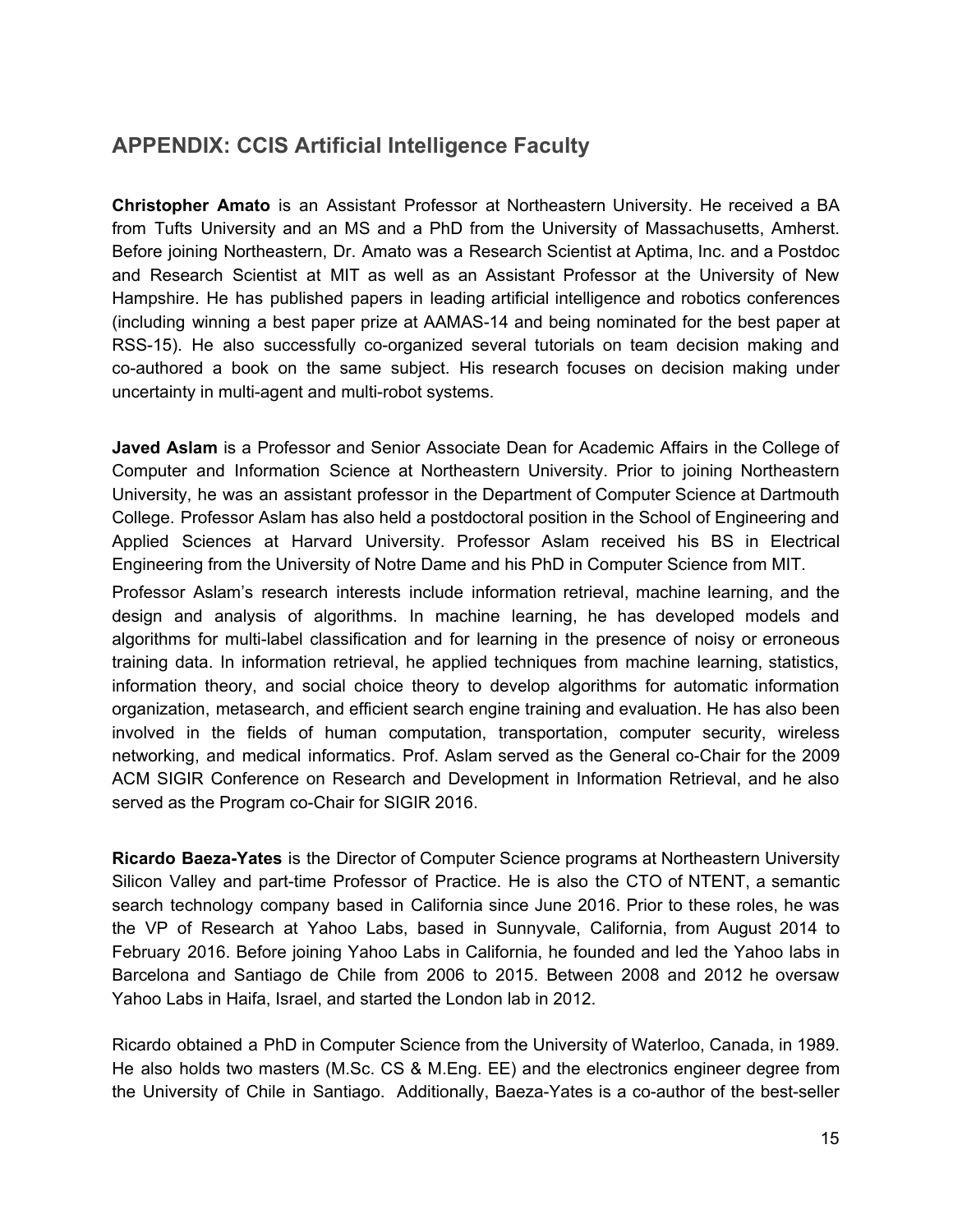Modern Information Retrieval textbook, published in 1999 by Addison-Wesley with a second enlarged edition in 2011, which won the ASIST 2012 Book of the Year award. He is also a co-author of the 2nd edition of the Handbook of Algorithms and Data Structures, Addison-Wesley, 1991; and co-editor of Information Retrieval: Algorithms and Data Structures, Prentice-Hall, 1992, among more than 600 other publications. In 2009, he was named ACM Fellow and in 2011 IEEE Fellow.

**Timothy W. Bickmore** is a Professor in the College of Computer and Information Science at Northeastern University. Prior to joining Northeastern in 2005, he was an assistant professor of medicine at the Boston University School of Medicine. He completed his PhD at the Massachusetts Institute of Technology Media Laboratory.

Professor Bickmore's interdisciplinary research is at the intersection of human-computer interaction, natural language processing (dialogue systems), animation, and health/medical/behavioral informatics. The focus of his research is on the development and evaluation of computer agents that emulate face-to-face interactions between health providers and patients for use in health education and long-term health behavior change interventions, with a particular focus on the emotional and relational aspects of these interactions. His research has received funding from NSF, NIH, AHRQ, HRSA, and PCORI.

Professor Bickmore has chaired or co-chaired several meetings, including Intelligent Virtual Agents, and AAAI symposia and CHI workshops on health informatics and virtual agents. He is an associate editor of the Interacting with Computers journal.

**Carla E. Brodley** is the Dean of the College of Computer and Information Science at Northeastern University. Prior to joining Northeastern, she was a professor of the Department of Computer Science and the Clinical and Translational Science Institute at Tufts University (2004-2014). Before joining Tufts she was on the faculty of the School of Electrical Engineering at Purdue University (1994-2004).

A Fellow of the ACM and the Association for the Advancement of Artificial Intelligence (AAAI), Dean Brodley's interdisciplinary machine learning research led to advances not only in computer and information science, but in many other areas including remote sensing, neuroscience, digital libraries, astrophysics, content-based image retrieval of medical images, computational biology, chemistry, evidence-based medicine, and predictive medicine.

Dean Brodley's numerous leadership positions in computer science as well as her chosen research fields of machine learning and data mining include serving as program co-chair of ICML, co-chair of AAAI, and serving as associate editor of the Journal of AI Research, and the Journal of Machine Learning Research. She has previously served on the Defense Science Study Group, the board of the International Machine Learning Society, the AAAI Council and DARPA's Information Science and Technology (ISAT) Board. She is currently serving on the CRA Board of Directors, the executive committee of the Northeast Big Data Hub, and as a member-at-large of the section on Information, Computing, and Communication of AAAS.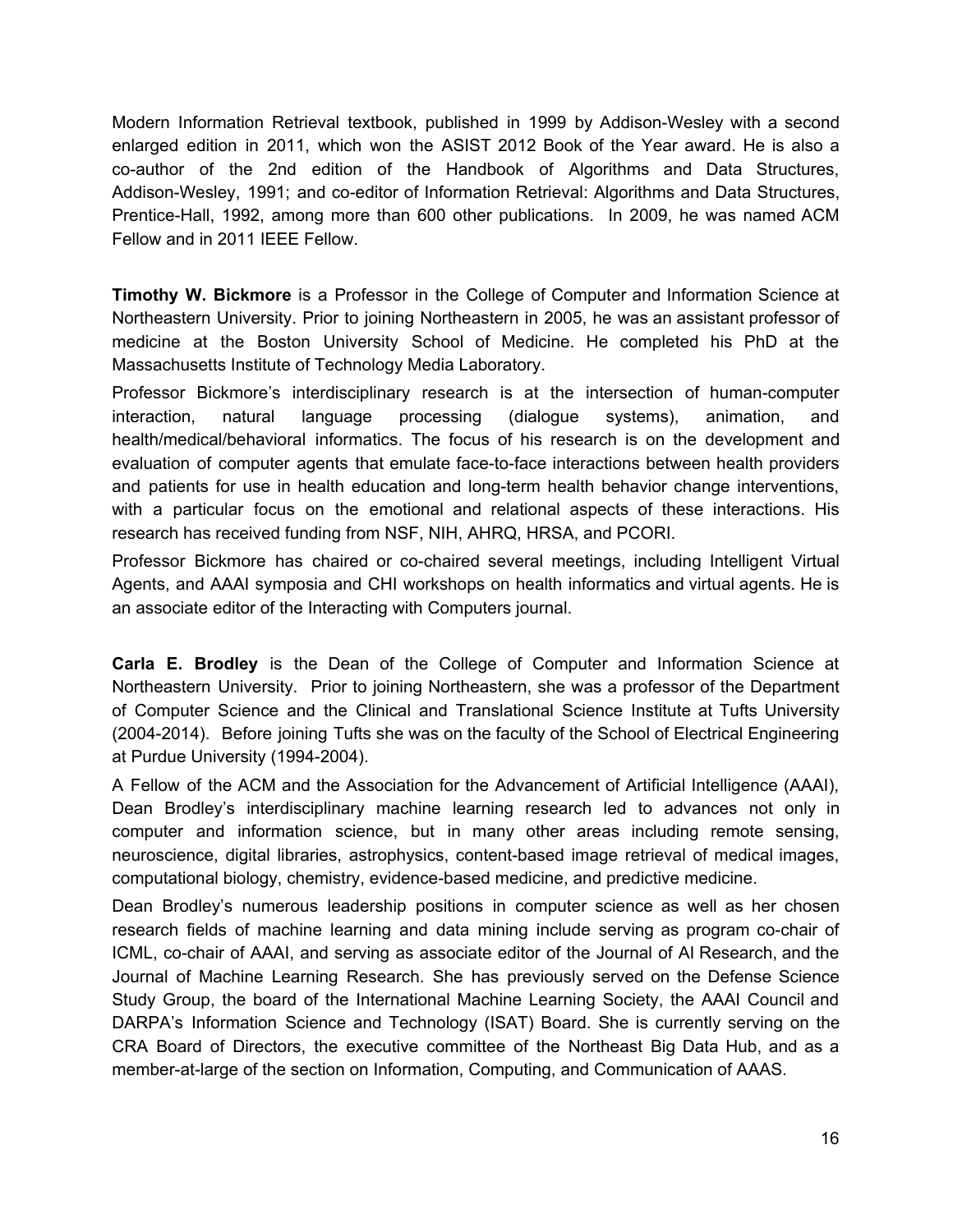**Seth Cooper** is an Assistant Professor in the College of Computer and Information Science and a member of the Playable Innovative Technologies Lab. Prior to joining Northeastern, Seth was the Creative Director of the Center for Game Science at the University of Washington. He previously worked in industry at Square Enix, Electronic Arts, and Pixar Animation Studios.

A pioneer of the field of scientific discovery games, Seth's PhD dissertation, "A Framework for Scientific Discovery through Video Games", won the 2011 ACM Doctoral Dissertation Award. His work has shown that video game players are able to outperform purely computational methods for certain types of structural biochemistry problems, effectively codify their strategies, and integrate with the lab to help design real synthetic proteins. In addition to developing video games to solve problems and involve the public in science, he's published research in character animation and crowd simulation.

**Nate Derbinsky** is a Teaching Associate Professor in CCIS at Northeastern. His research interests combine artificial intelligence, optimization, machine learning, and database systems. He recently helped invent the Boundary Forest Algorithm, an online instance-based approach for supervised and unsupervised learning, as well as the Three-Weight Algorithm, a general & distributed algorithm based on the Alternating Direction Method of Multipliers (ADMM) that has been effectively applied to large-scale problems in robotics, control, protein folding, and multi-dimensional packing. He also works with the Soar cognitive architecture, enabling a broad range of AI systems that are endowed with effective and efficient long-term memory.

Teaching is Nate's passion, and developing and delivering quality CS education content is his mission. He has been involved in teaching Computer Science, in some form or other, for nearly 20 years, including at the K-12, (community) college, and graduate levels. He constantly seeks new ways to make complex CS topics accessible, and bring an increasingly diverse group to understand how fun and transformative computing can be. He has recently dipped his toes in the waters of CS education, investigating effective methods of service learning and grad-school preparation.

Nate joined the Wentworth Institute of Technology in 2014, where he was recently awarded the 2017 President's Award for Distinguished Scholarship. Prior to WIT he was a Postdoctoral Associate at Disney Research, where he specialized in large-scale optimization and machine-learning algorithms, and before that briefly worked as a Visiting Research Associate at the University of Hertfordshire, where he researched applications of cognitive architecture for scalable Human-Robotic Interaction studies. Nate earned his PhD from the Computer Science and Engineering Division at the University of Michigan where he worked in the Soar group under the supervision of John Laird. He received an M.S. in Computer Science and Engineering from the University of Michigan and a B.S. in Computer Science from North Carolina State University, where he studied as a Park Scholar.

**Ehsan Elhamifar** is an Assistant Professor in the College of Computer and Information Science and is affiliated with the Department of Electrical and Computer Engineering at Northeastern University. Previously, he was a postdoctoral scholar in the Electrical Engineering and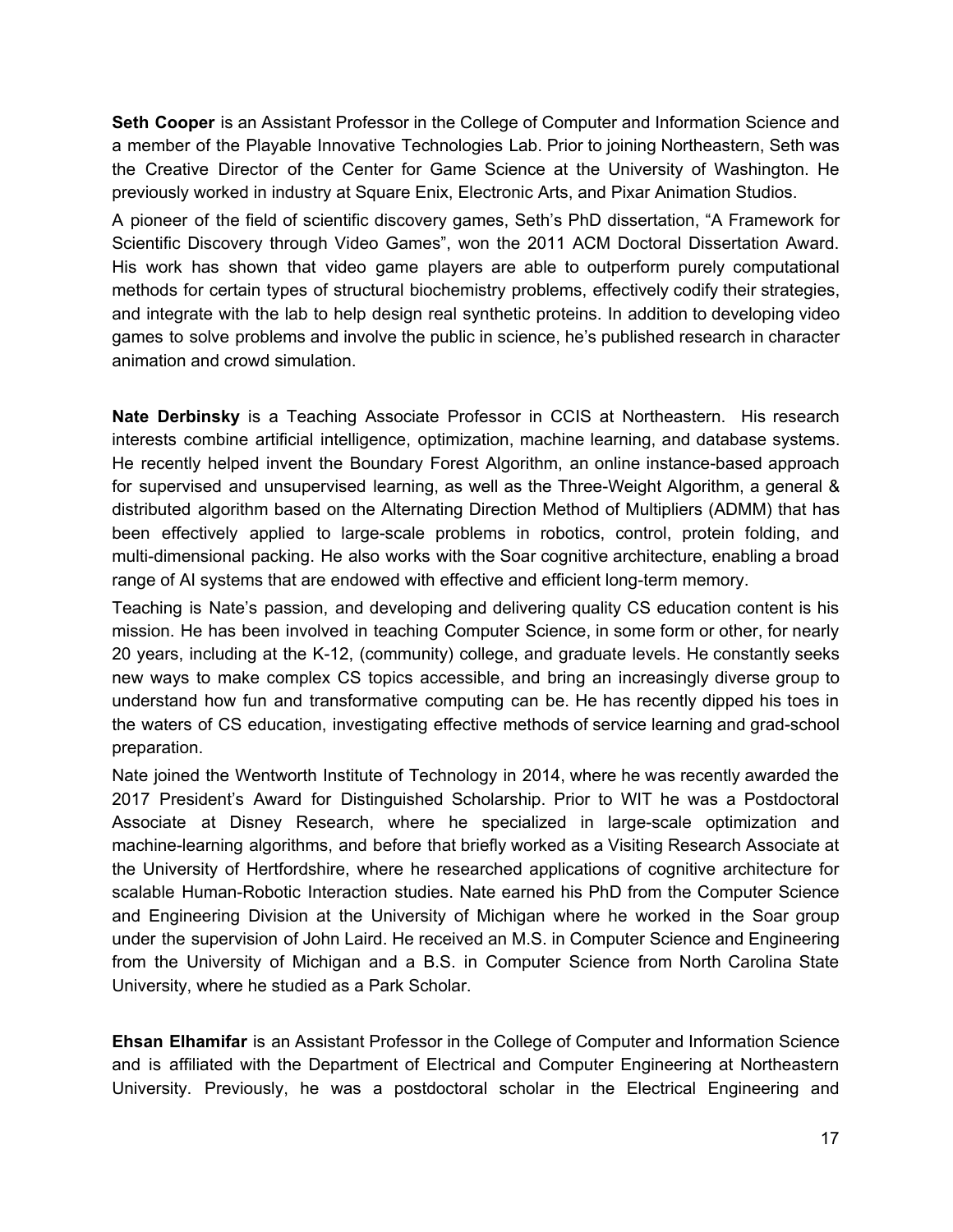Computer Sciences Department at the University of California, Berkeley. He obtained his PhD in Electrical and Computer Engineering from the Johns Hopkins University in 2012. Dr. Elhamifar obtained two Master degrees, one in Electrical Engineering from Sharif University of Technology in Iran in 2006 and another in Applied Mathematics and Statistics from the Johns Hopkins University in 2010. He was a visiting researcher at Stanford University, University of Minnesota and Duke University for several months during 2011 and 2012.

Prof. Elhamifar's research areas are machine learning, computer vision, optimization and algorithms. He is broadly interested in developing efficient, robust and provable algorithms that can address challenges of complex and large-scale high-dimensional data. He works on applications of these tools in computer vision and robotics. Specifically, he uses tools from convex geometry and analysis, optimization, sparse and low-rank modeling, high-dimensional statistics and graph theory to develop algorithms and theory and applies them to solve real-world problems, including motion and activity segmentation in videos, object detection and recognition, video summarization, active learning and more.

**Tina Eliassi-Rad** is an Associate Professor of Computer Science at Northeastern University. She is also on the faculty of the Network Science Institute. Prior to joining Northeastern, Professor Eliassi-Rad was an associate professor of computer science at Rutgers University; and before that a member of technical staff and principal investigator at Lawrence Livermore National Laboratory. She earned her PhD in Computer Sciences (with a minor in mathematical statistics) at the University of Wisconsin-Madison. Her research is rooted in data mining and machine learning; and spans theory, algorithms, and applications of massive data from networked representations of physical and social phenomena. Professor Eliassi-Rad's work has been applied to personalized search on the World-Wide Web, statistical indices of large-scale scientific simulation data, fraud detection, and cyber situational awareness. Her algorithms have been incorporated into systems used by the government and industry (e.g., IBM System G Graph Analytics) as well as open-source software (e.g., Stanford Network Analysis Project). In 2010, she received an Outstanding Mentor Award from the US DOE Office of Science.

**Yun (Raymond) Fu** received the B.Eng. degree in information engineering and the M.Eng. degree in pattern recognition and intelligence systems from Xi'an Jiaotong University, China, respectively, and the M.S. degree in statistics and the Ph.D. degree in electrical and computer engineering from the University of Illinois at Urbana-Champaign, respectively. He is an interdisciplinary faculty member affiliated with College of Engineering and the College of Computer and Information Science at Northeastern University since 2012.

His research interests are Machine Learning, Computational Intelligence, Big Data Mining, Computer Vision, Pattern Recognition, and Cyber-Physical Systems. He has extensive publications in leading journals, books/book chapters and international conferences/workshops. He serves as associate editor, chairs, PC member and reviewer of many top journals and international conferences/workshops. He received seven Prestigious Young Investigator Awards from NAE, ONR, ARO, IEEE, INNS, UIUC, Grainger Foundation; seven Best Paper Awards from IEEE, IAPR, SPIE, SIAM; three major Industrial Research Awards from Google, Samsung,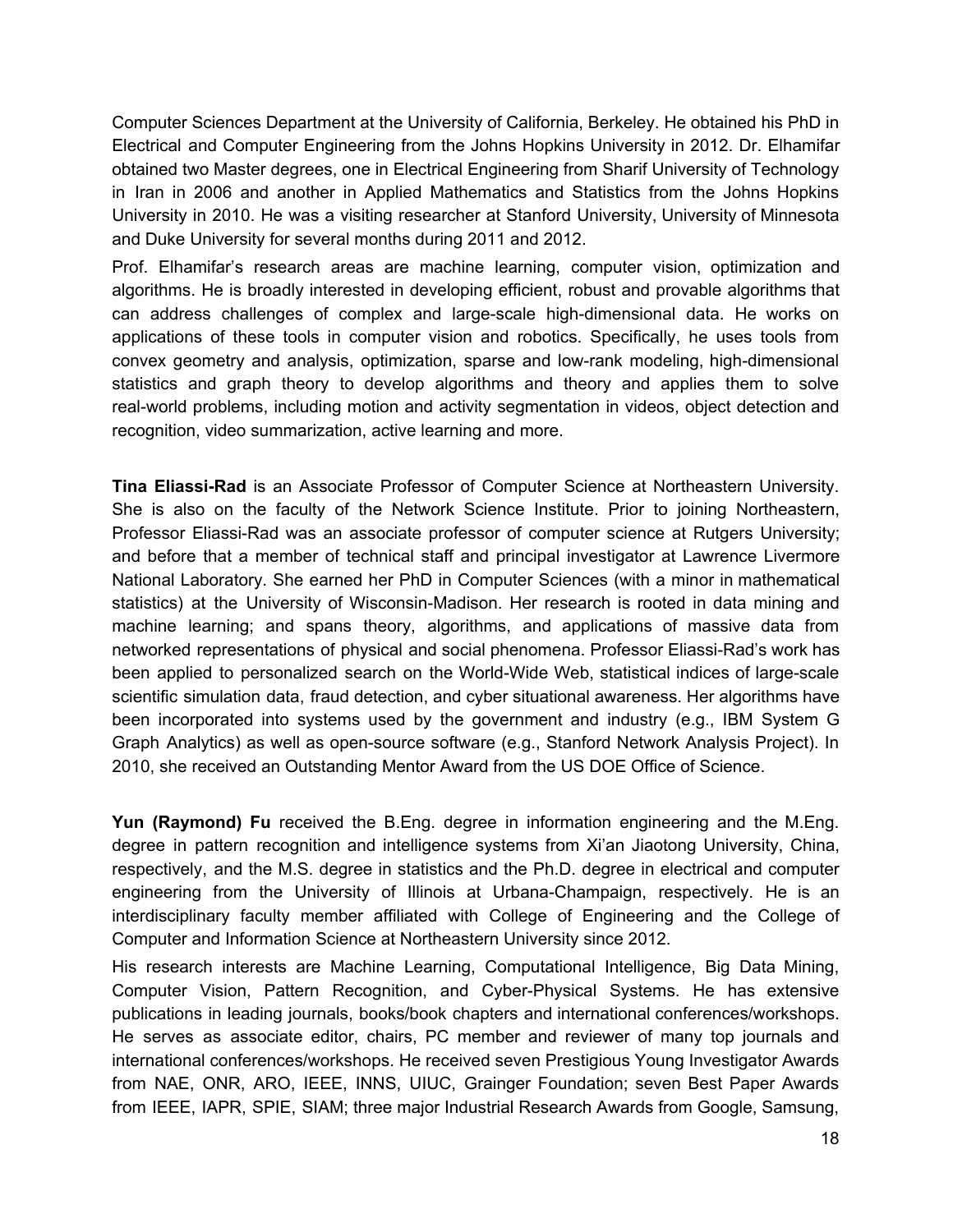and Adobe, etc. He is currently an Associate Editor of the IEEE Transactions on Neural Networks and Leaning Systems (TNNLS). He is fellow of IAPR, a Lifetime Senior Member of ACM and SPIE, Lifetime Member of AAAI, OSA, and Institute of Mathematical Statistics, member of Global Young Academy (GYA), INNS an Beckman Graduate Fellow during 2007-2008.

**Wolfgang Gatterbauer** is an Associate Professor in the College of Computer and Information Science. Prior to joining Northeastern University, he was an Assistant Professor in the Tepper school of Business at Carnegie Mellon University; and before that a PostDoc in the database group of University of Washington. His main research interests are data and information management. His work was published in venues such SIGMOD, VLDB, AAAI, and WWW. He is a recipient of the NSF CAREER award and a "best-of-conference" mention from VLDB 2015.

**Kevin Gold** received his Ph.D. from Yale University in 2008 for research on how robots could learn the meanings of pronouns and other abstract words from examples. He was the Norma Wilentz Hess Visiting Assistant Professor in the Computer Science Department at Wellesley College, then an Assistant Professor in the Interactive Games and Media department at the Rochester Institute of Technology. Dr. Gold had brief interlude in which he worked for industry, including a research scientist position at Lincoln Laboratory and a software engineering position at Google. He is happy to have returned to teaching, now as an Assistant Teaching Professor at Northeastern University's College of Computer and Information Science.

**Stacy Marsella** is a Professor in the College of Computer and Information Science with a joint appointment in Psychology. Prior to joining Northeastern, he was a research professor in the Department of Computer Science at the University of Southern California and a research director at the Institute for Creative Technologies (ICT). Before joining ICT, he was at USC's Information Sciences Institute (1996-2009) and Bell Labs (1995-1996).

Professor Marsella's multidisciplinary research is grounded in the computational modeling of human cognition, emotion and social behavior as well as the evaluation of those models. Beyond its relevance to understanding human behavior, the work has seen numerous applications, including health interventions, social skills training and planning operations. His more applied work includes frameworks for large-scale social simulations of towns and a range of techniques and tools for creating virtual humans, facsimiles of people that can engage people in face-to-face interactions.

Professor Marsella's leadership positions in computer science include serving as a general chair of AAMAS (Autonomous Agents and Multiagent Systems) and chair of IVA (Intelligent Virtual Agents). In 2010, he received an ACM SIIGART career award for his contributions to agent research. He is an associate editor of the IEEE Transactions on Affective Computing, currently is a board member of the International Foundation for Autonomous Agents and Multiagent Systems, and is on the steering committee for IVA. He is a fellow of the Society of Experimental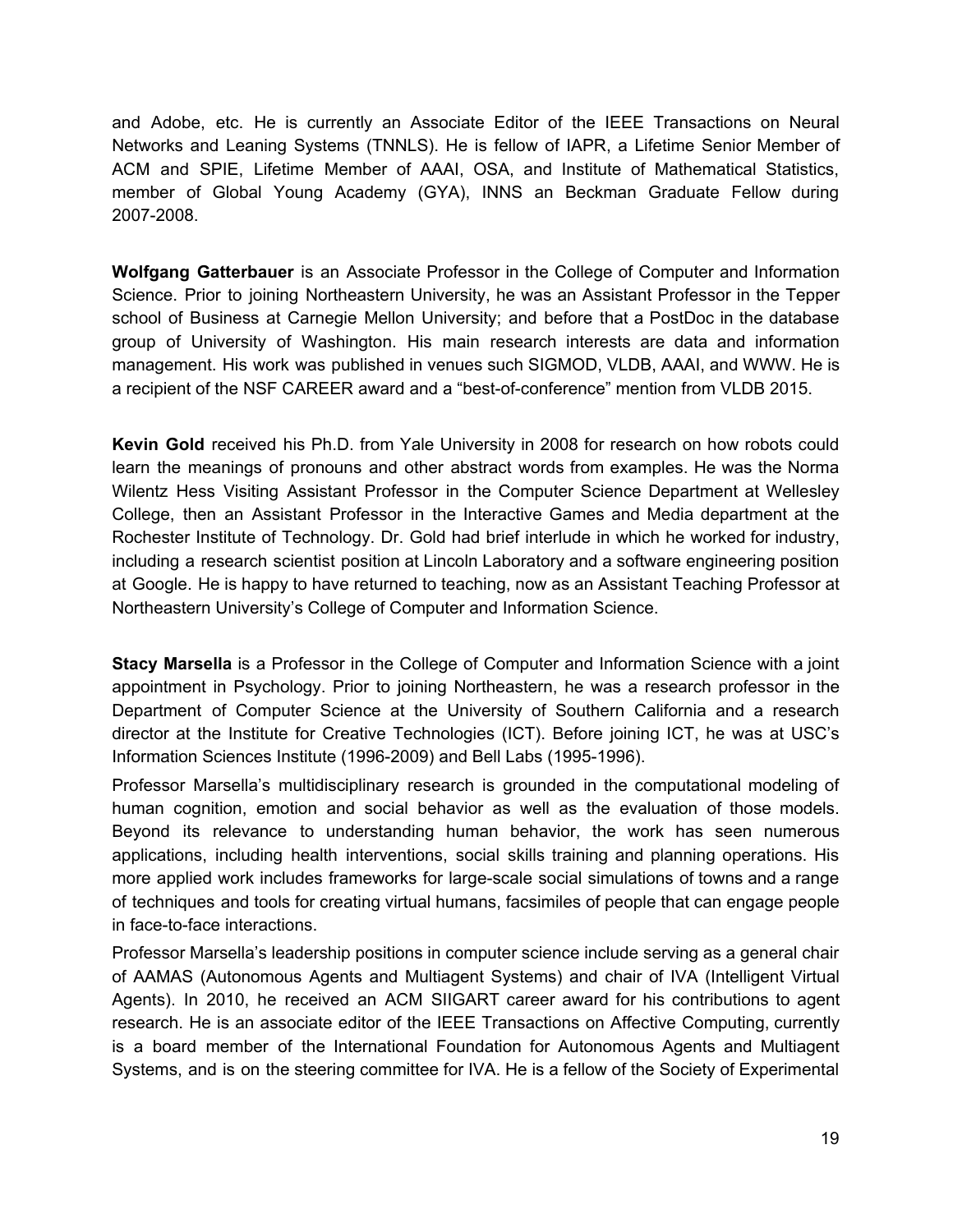Social Psychologists, a member of AAAI and a member of the International Society for Research on Emotions.

**Misha Pavel** holds a joint faculty appointment in the Northeastern University College of Computer & Information Science and Bouvé College of Health Sciences. His background comprises electrical engineering, computer science and experimental psychology, and his research is focused on multiscale computational modeling of behaviors and their control, with applications ranging from elder care to augmentation of human performance. Professor Pavel uses these model-based approaches to develop algorithms transforming unobtrusive monitoring from smart homes and mobile devices to useful and actionable knowledge for diagnosis and intervention. Under the auspices of the Northeastern-based Consortium on Technology for Proactive Care, Professor Pavel and his colleagues target technological innovations to support the development of economically feasible, proactive, distributed, and individual-centered healthcare. In addition, Professor Pavel is investigating approaches to inferring and augmenting human intelligence using computer games, EEG and transcranial electrical stimulation. Previously, Professor Pavel was the director of the Smart and Connected Health Program at the National Science Foundation, a program co-sponsored by the National Institutes of Health. Earlier, he served as the chair of the Department of Biomedical Engineering at Oregon Health & Science University, a Technology Leader at AT&T Laboratories, a member of the technical staff at Bell Laboratories, and faculty member at Stanford University and New York University. He is a senior life member of IEEE.

**Robert Platt** is an Assistant Professor in the College of Computer Science at Northeastern. Prior to that, Professor Platt was a Research Scientist at MIT and a Robotics Engineer at NASA. He earned his PhD in Computer Science in 2006 from the University of Massachusetts, Amherst. Most of his work focuses on perception, planning, and control for robotic manipulation. He is particularly interested in the intersection between robotic perception and planning/control. The goal is to enable robots to perform manipulation tasks robustly in the context of real-world perceptual uncertainties.

**David A. Smith** is an assistant professor in the College of Computer and Information Science and a founding member of the NULab for Texts, Maps, and Networks, Northeastern's center for the digital humanities and computational social sciences.

Before earning his PhD in Computer Science from Johns Hopkins University, he received a Bachelor of Arts summa cum laude in Classics (Greek) from Harvard. He also worked for Tufts' Perseus Digital Library Project, one of the most widely-used linguistic and cultural research systems in the humanities field. Prior to joining Northeastern, he was a research assistant professor at the University of Massachusetts, Amherst. Professor Smith has published widely in the areas of natural language processing and computational linguistics, information retrieval, digital libraries, digital humanities, and political science. His research has been funded by the NSF, NEH, DARPA, ONR, AFRL, the Mellon Foundation, and Google.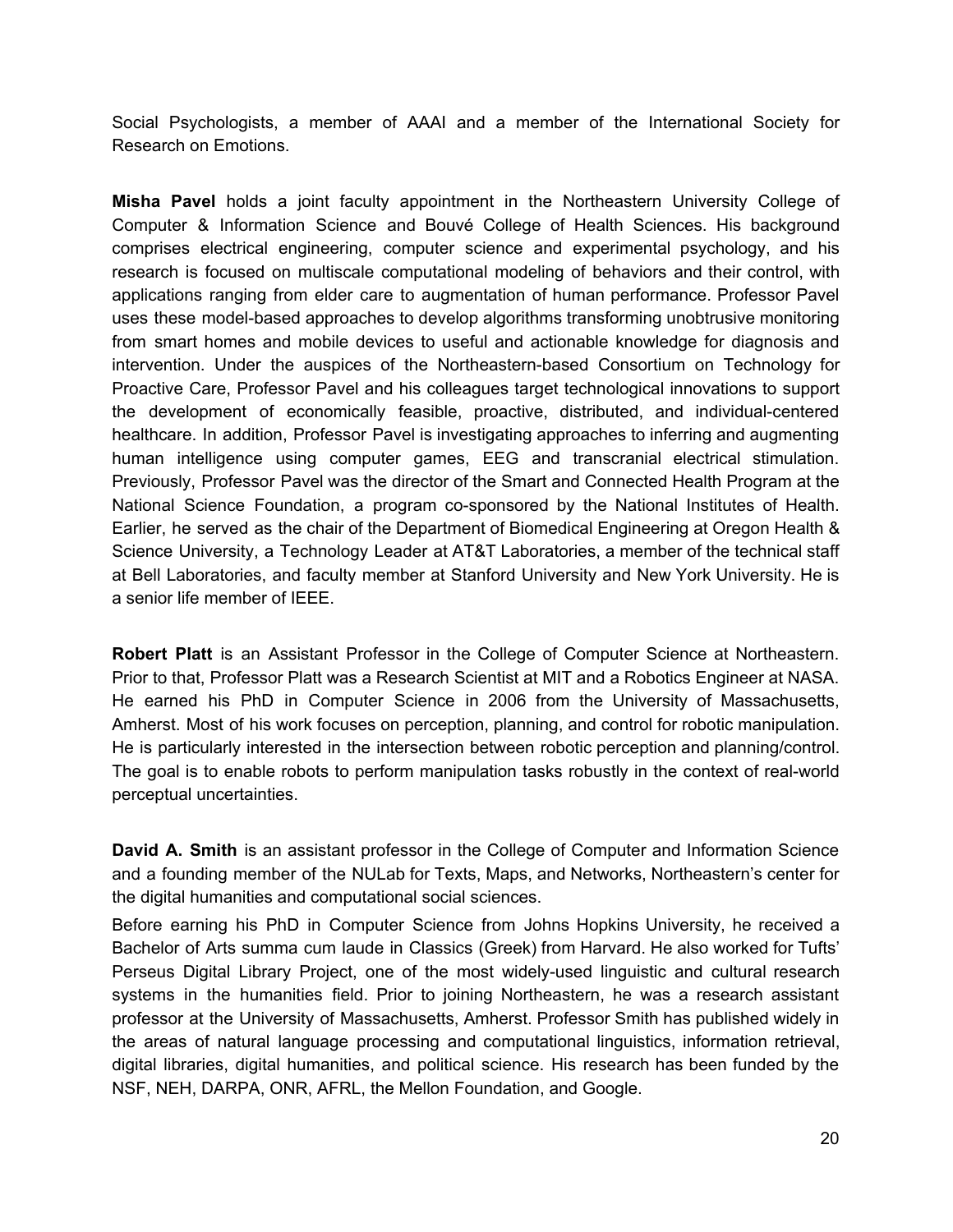**Olga Vitek** holds a BS degree from the University of Geneva, Switzerland, and a MS in Mathematical Statistics and a PhD in Statistics from Purdue University. She interned at Eli Lilly & Company in Indianapolis and held a position of post-doctoral associate in the Aebersold Lab at the Institute for Systems Biology in Seattle. Between 2006-2014 she was an assistant professor, and then an associate professor with tenure at Purdue University, with a joint appointment in the Department of Statistics and Department of Computer Science. In the summer of 2014 she joined Northeastern University, with a joint appointment in the College of Science and the College of Computer and Information Science.

Professor Vitek was named the Sy and Laurie Sternberg Interdisciplinary Associate Professor at Northeastern University, and University Faculty Scholar at Purdue University. While at Purdue, she was recognized with an Outstanding Assistant Professor Teaching Award, a Graduate Student Mentoring Award, and a Teaching for Tomorrow Award. She is a recipient of the National Science Foundation CAREER Award. She serves on the Board of Directors of the US Human Proteome Organization.

**Jan-Willem van de Meent** is an assistant professor of Computer Science at Northeastern University's College of Computer and Information Science. Prior to joining Northeastern, Professor van de Meent held positions as a postdoctoral researcher at the University of Oxford and Columbia University. Professor van de Meent holds a PhD in Theoretical Physics from Leiden University.

Professor van de Meent's interests lie at the interface of programming languages and machine learning research. He is one of the creators of Anglican, a probabilistic programming system integrated with the Clojure language. His research aims to understand how probabilistic programs can be used to define structured and composable models in machine learning and artificial intelligence. His past contributions span granular physics, biological fluid mechanics, and machine learning for single-molecule biophysics.

**Magy Seif El-Nasr** is an Associate Professor in the Colleges of Computer and Information Sciences and Arts, Media and Design at Northeastern University. Professor Seif El-Nasr directs the PLAIT (Playable Innovative Technologies) Lab. Prior to joining Northeastern, she was an assistant professor at the School of Interactive Arts and Technology at Simon Fraser University (2007-2011). Before that she was an assistant professor at the School of Information Science and Technology at Pennsylvania State University (2003-2007).

Professor Seif El-Nasr believes that problems we currently face in the areas of health, education, resilience, and cybersecurity require an interdisciplinary approach and most often require us to understand human behavior, learning, and human cognition at a deep level which we currently do not possess. Her research focuses on building a framework to facilitate the use of virtual environments (e.g., games, VR, apps, social media or interactive narrative) as a methodology to understand human behavior and cognition, with the goal of facilitating computational solutions to national problems in health, education and security. To address this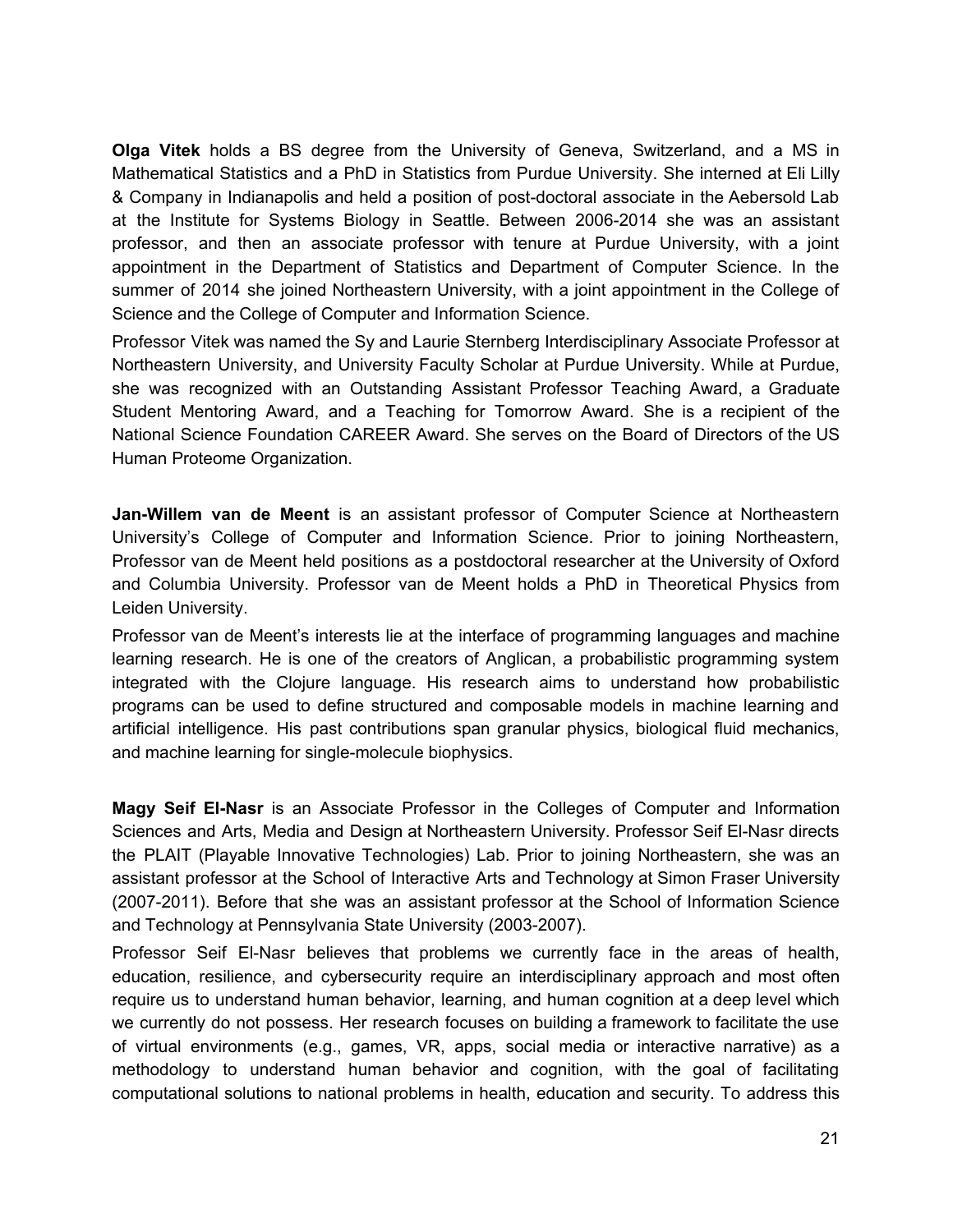vision, she develops tools and automated techniques to help author virtual environments (e.g., interactive narratives, believable characters, etc.), as well as data driven analytics to model human behavior in such environments, which can be used to assess as well as personalize the environments towards effective use in solving national problems, such as health and learning.

Professor Seif El-Nasr has chaired and co-chaired several conferences in areas related to AI, HCI, and games. She has also served on several NSF panels throughout her career, and has severed on numerous SIGs, including ACM Representative for TC14 IFIP on Entertainment Computing. In 2017, Dr. Self El-Nasr was selected among 30 game scholars named as fellows for the Higher Education Video Game Association, an association that aims to cultivate a community on game scholarship and education around the world. This was to recognize her leadership role in pioneering and developing games as a field of scholarship and education.

**Byron Wallace** is an assistant professor in the College of Computer and Information Science at Northeastern University. He earned his PhD from Tufts University in 2012, at which point he joined Brown University as research faculty. He joins Northeastern from the University of Texas at Austin, where he was an assistant professor in the School of Information from 2014-2016.

Byron's research areas include artificial intelligence, data science, machine learning, natural language processing and information retrieval, with emphasis on applications in health informatics. Byron is a member of the applied machine learning group and the Data Science and Analytics Lab at Northeastern.

Much of Byron's work has concerned developing machine learning and natural language processing methods that make synthesizing the vast biomedical evidence-base more efficient. He also works on core machine learning and natural language processing methods. Some of his recent work concerns Convolutional Neural Network (CNN) architectures for text. And he has recently been developing hybrid, interactive human/machine learning systems that aim to robustly combine human and machine intelligence.

Byron's work has been supported by grants from the Army Research Office (ARO), and the National Institutes of Health (NIH), the National Science Foundation (NSF). He won the Tufts University 2012 Outstanding Graduate Researcher award and his thesis work was recognized as The Runner Up for the 2013 ACM Special Interest Group on Knowledge Discovery and Data Mining (SIG KDD) Dissertation Award. He recently co-authored the winning submission for the Health Care Data Analytics Challenge at the 2015 IEEE International Conference on Healthcare Informatics.

**Lu Wang** is an Assistant Professor in the College of Computer and Information Science at Northeastern University. She earned her PhD in Computer Science from Cornell University, her BS in Intelligence Science and Engineering and her B.Econ in Economics from Peking University. Professor Wang is interested in developing natural language processing and machine learning techniques to help people efficiently and effectively understand and absorb knowledge from large-scale text data with inherent noise. She received an outstanding short paper award at ACL 2017 and a best paper nomination award at SIGDIAL 2012.